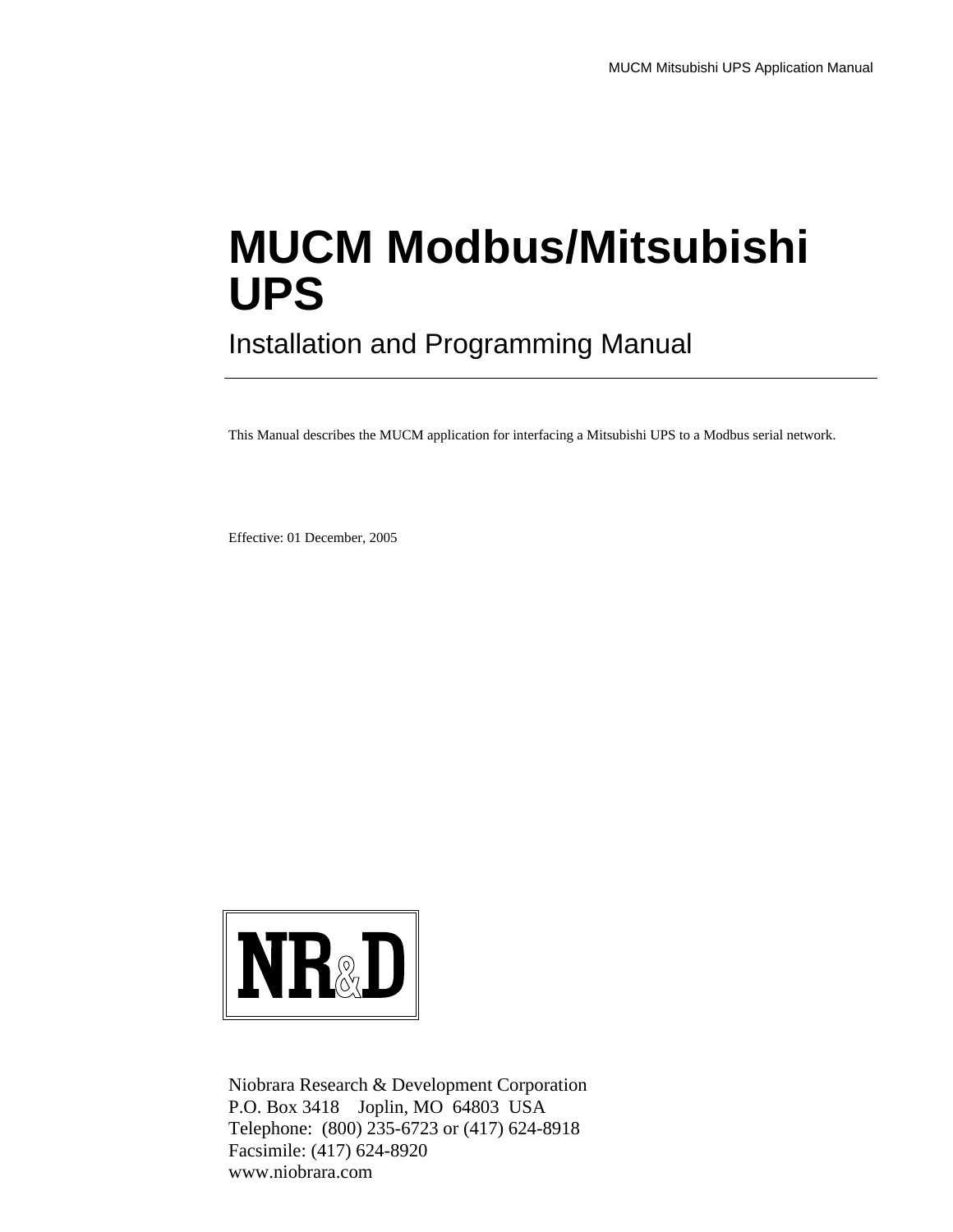Modbus and Momentum are registered trademarks of Modicon, Inc.

Brand and product names mentioned in this document are trademarks or registered trademarks of their respective companies.

Subject to change without notice.

© Niobrara Research & Development Corporation 2002-2005. All Rights Reserved.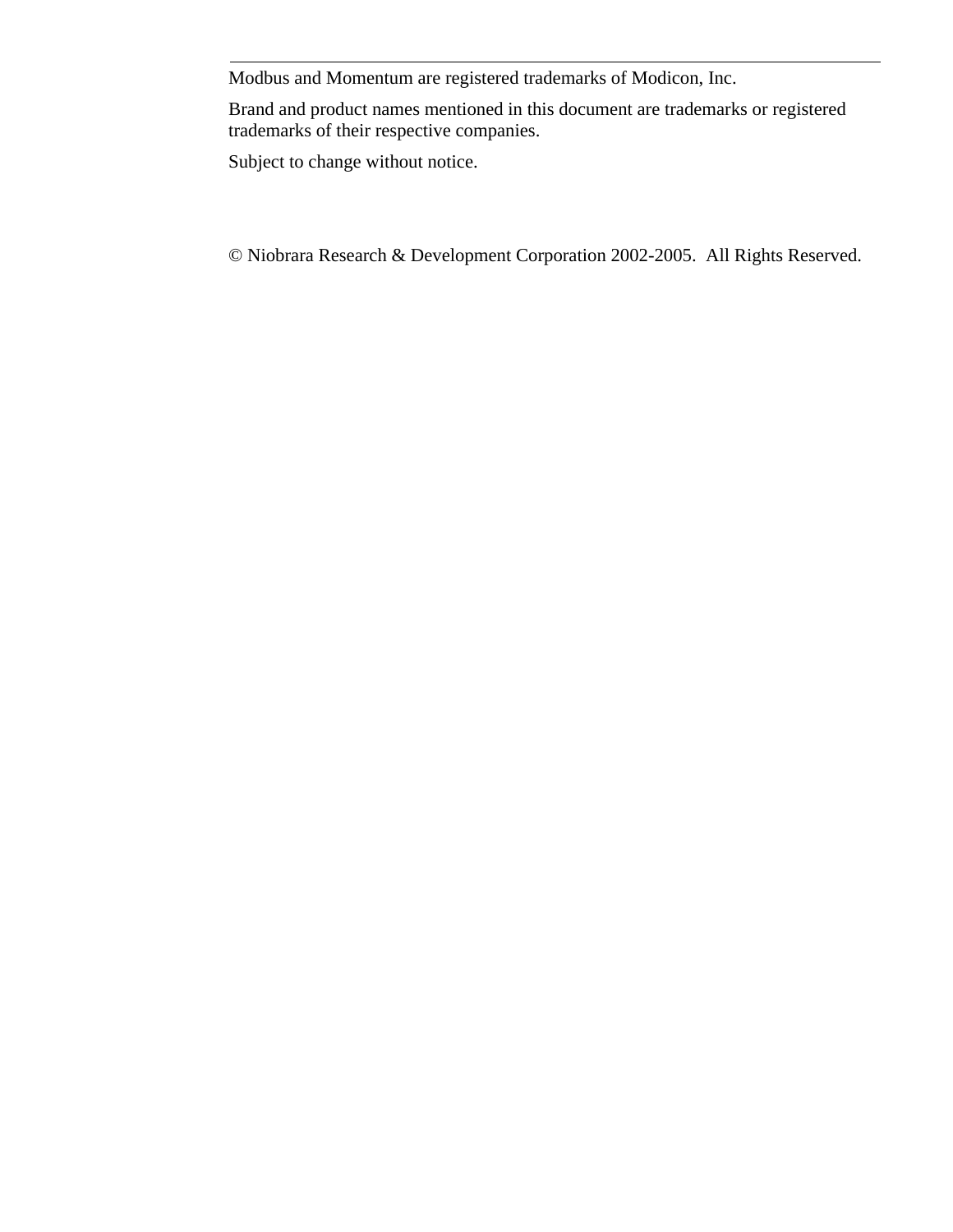### **Contents**

| $\mathbf{1}$     |                |
|------------------|----------------|
| 2                |                |
|                  |                |
|                  |                |
|                  |                |
|                  |                |
|                  |                |
|                  |                |
|                  |                |
|                  |                |
|                  |                |
|                  |                |
| 3                |                |
|                  |                |
|                  |                |
|                  |                |
|                  |                |
| $\boldsymbol{4}$ |                |
|                  |                |
|                  |                |
| 5                |                |
|                  |                |
|                  |                |
|                  |                |
|                  |                |
|                  | <b>Figures</b> |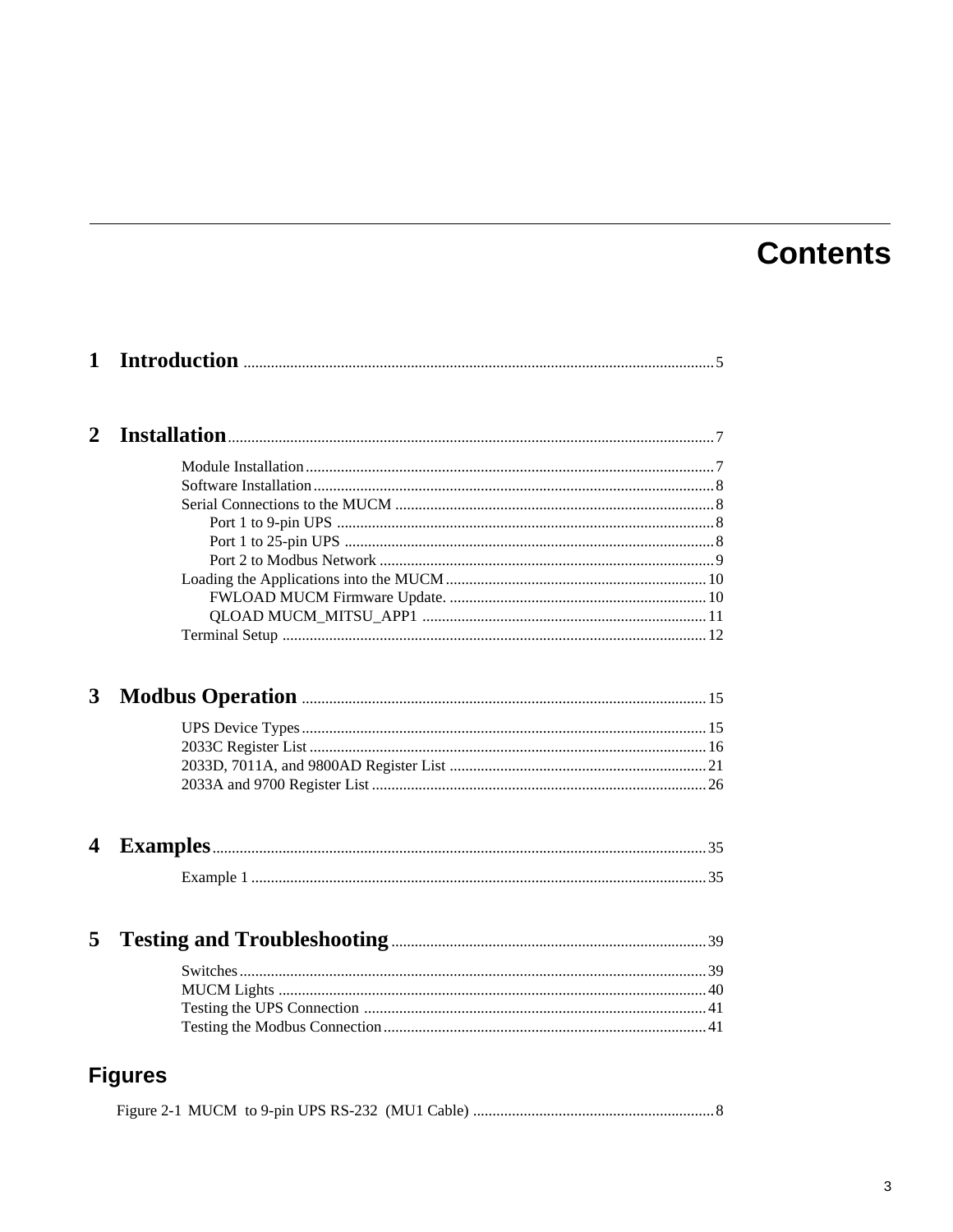### **Tables**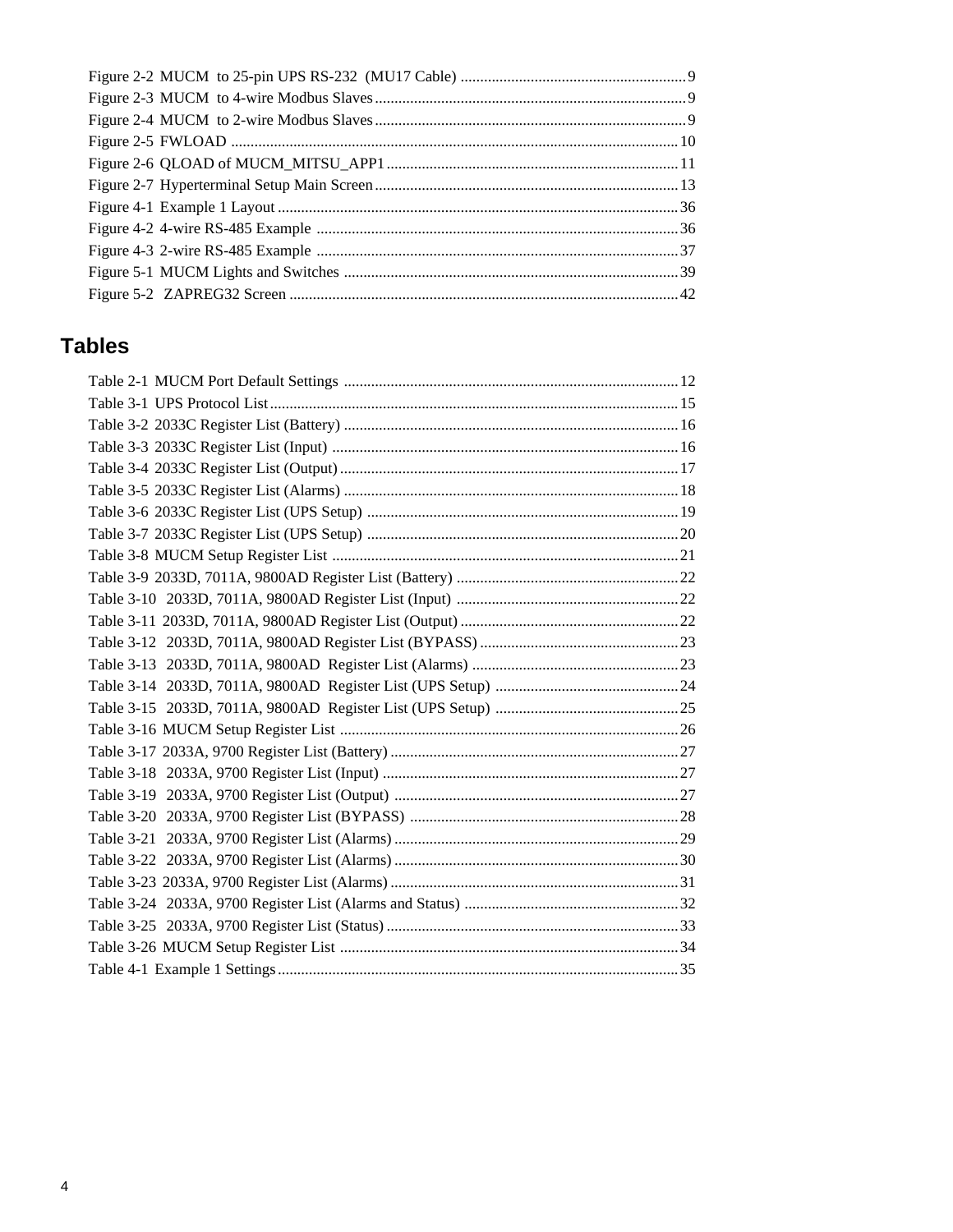## **Introduction**

**1**

The Niobrara MUCM is a Modicon Momentum® compatible module that is capable of running multiple applications for performing communication translations between serial protocols. This document covers an application that allows Modbus serial masters to gather data from a Mitsubishi Uninterruptible Power Supply (UPS).

Support is provided for Mitsubishi 2033A, 2033C, 2033D, 7011A, 9800AD models. UPS data is presented as Modbus Holding Registers (4x). Analog values are stored as 16-bit integers and alarm values are stored as bits of 16-bit registers. The MUCM may be configured as a Modbus RTU (default) or Modbus ASCII slave. The Modbus Slave Address (default=1), baud rate (default=9600), data bits (default=8), and parity (default=EVEN) may all be configured from the RS-485 Modbus port or through a built-in terminal server on the RS-232 port.

Although the MUCM hardware supports a communications tophat, this communication option is not used in this application. In most installations, it is advisable to cover the opening where a tophat would normally connect to protect the exposed circuit board. NR&D part number METH-001 is an inexpensive empty tophat case sold for this purpose.

Only one of the two application areas are used for this data concentrator application: MUCM\_MITSU\_APP1.qcm is compiled and loaded into application area 1 of the MUCM.

Port 1 of the MUCM is RS-232 and is to be connected to the UPS. The Niobrara MU1 cable is usually used for the connection to the UPS 9-pin RS-232 port. The Niobrara MU17 cable or the MU1 with an SD013 adapter may be used to connect to a 25-pin port of the UPS. Port 2 of the MUCM is RS-485 and is to be connected to the Modbus network. The Niobrara SC912 cable is handy for testing the Modbus RS-485 connection from a PC.

The MUCM contains its own power supply and needs a minimum 6W source of 9 to 30 Volts, AC or DC. An ideal 12VAC transformer is available from NR&D as part number TR121-ST.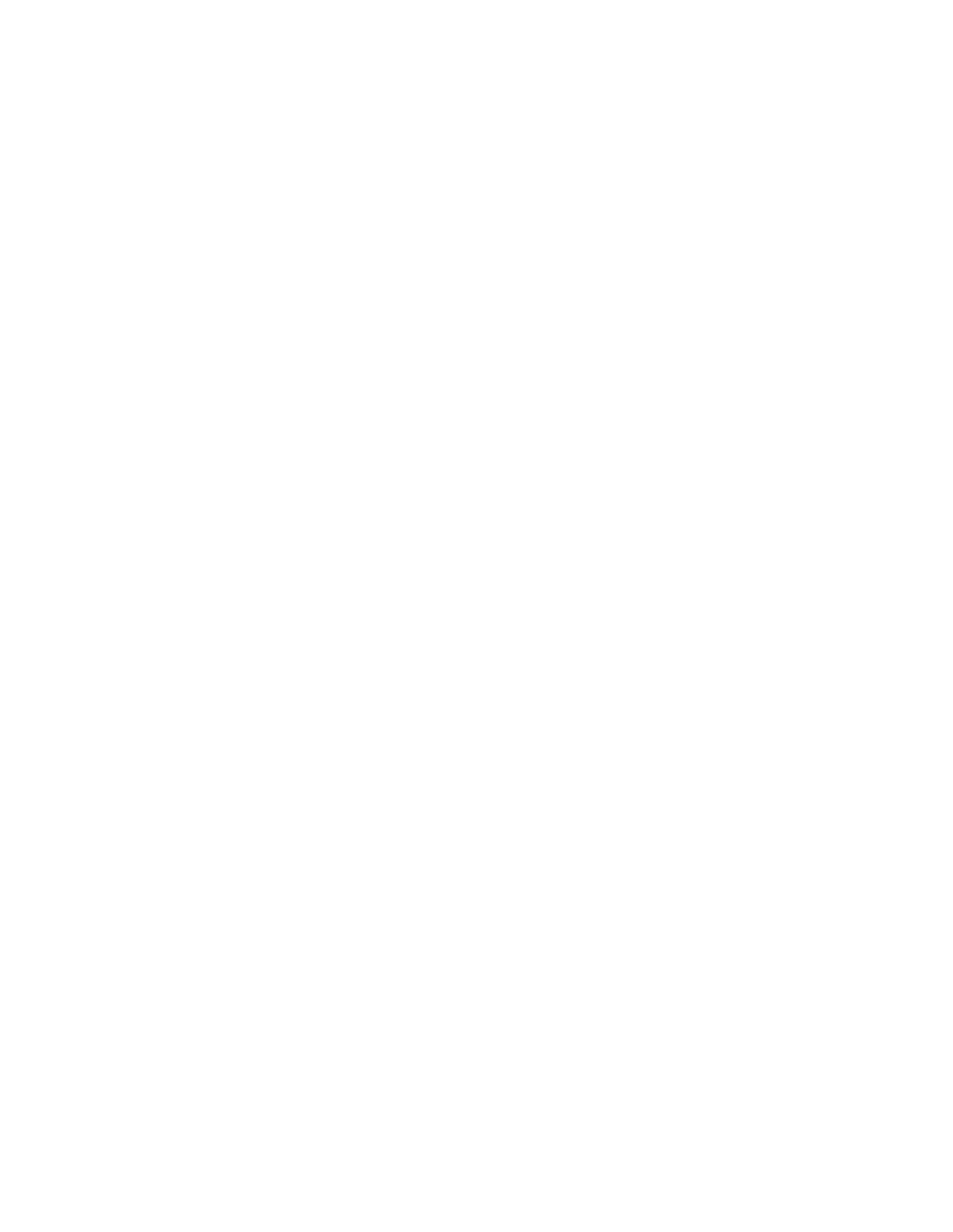# **Installation**

**2**

Installation of the MUCM should go quickly, with the necessary materials. The following items are necessary:

- MUCM
- MU1 cable (or equivalent can be built; see Figure 2-1)
- Power source for MUCM (use NR&D part TR121-ST or available power)
- Cabling between MUCM and Modbus Master may be built or purchased
- Cabling between MUCM and UPS equipment may be built or purchased. The MU1 cable may be used to connect to the UPS 9-pin RS-232 port on models 2033C, 2033D, 7011, and 9800AD. The SD013 9-25 pin adapter may be used with the MU1 cable, or the MU17 cable may be used to connect the MUCM to the 25 pin port on Models 2033A and 9700.
- PC with terminal emulator, or terminal with RS-232 port.

The following may be used:

- DIN rail for mounting
- Empty Momentum tophat plastic to close MUCM case (NR&D part METH-001)

### **Module Installation**

- 1 Mount the MUCM on a DIN rail, or mount as desired using screws through the two holes provided. The DIN rail or mounting screws should be Earth-grounded for the MUCM serial ports' transient suppression.
- 2 Supply power to the MUCM; NR&D's TR121-ST may be used, or any available power source of minimum 6W 9-30 Volts AC or DC.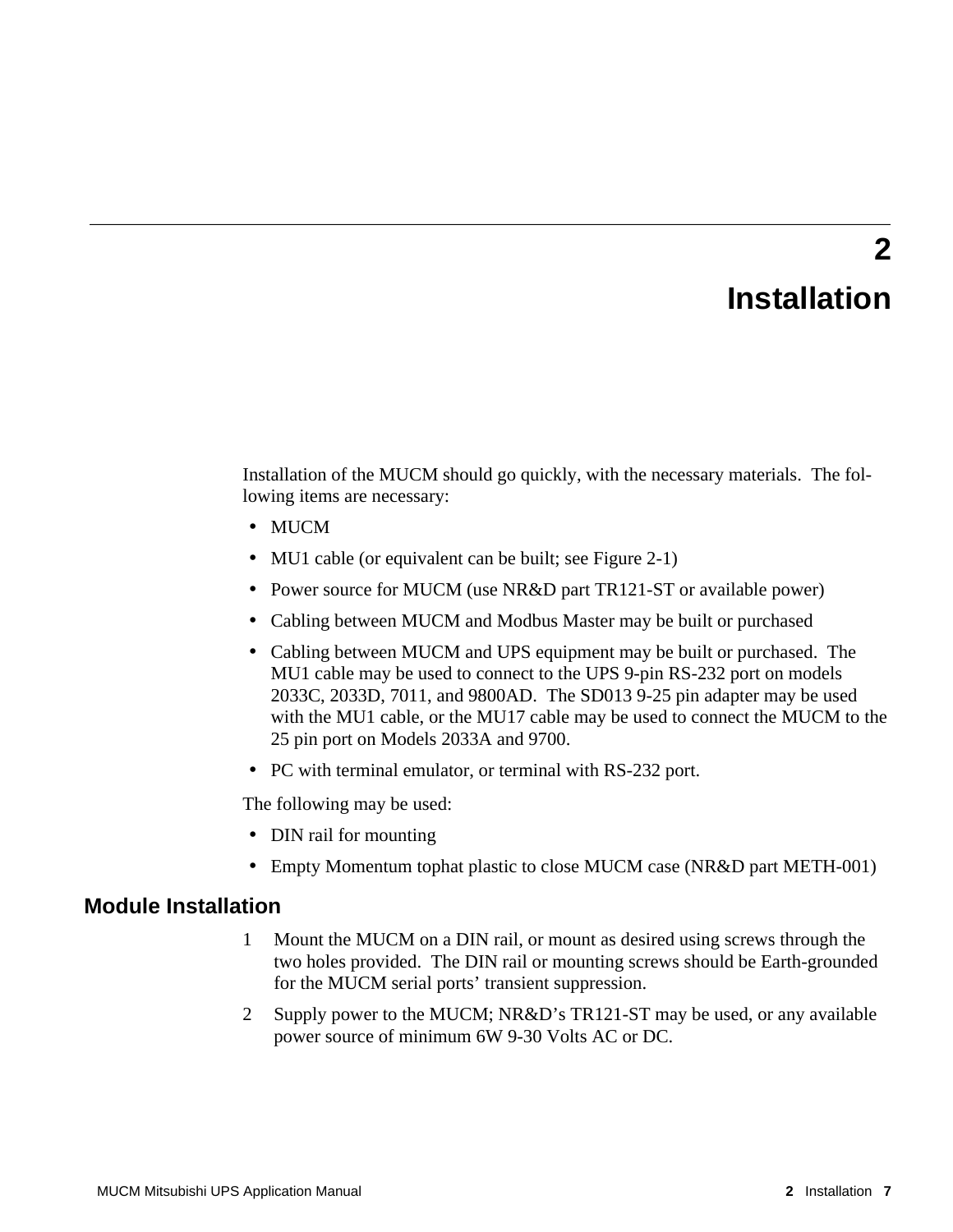### **Software Installation**

The application files for the MUCM are included in the MUCM\_MITSU\_SETUP.EXE file. This self-extracting file is included on the standard NR&D software CD and is also available at www.niobrara.com.

It is required that the MUCM\_SETUP.EXE file also be installed on the computer to ensure that QLOAD and FWLOAD are properly installed.

### **Serial Connections to the MUCM**

### **Port 1 to 9-pin UPS**

Port 1 of the MUCM is RS-232 so a simple 3-wire cable is required to connect to the UPS. In general, the UPS's Tx signal will connect to the MUCM's Rx, and the UPS's Rx signal will connect to the MUCM's Tx. Signal ground must run from the UPS to the MUCM, and each device will have its RTS and CTS handshaking pins shorted together.

Mitsubishi UPS models 2033C, 2033D, 7011, and 9800AD use a standard 9-pin RS-232 serial port and thus the Niobrara MU1 cable may be used. For other standard connections, see the MUCM manual, or contact NR&D's technical support.



### **Figure 2-1 MUCM to 9-pin UPS RS-232 (MU1 Cable)**

### **Port 1 to 25-pin UPS**

Port 1 of the MUCM is RS-232 so a simple 3-wire cable is required to connect to the UPS. In general, the UPS's Tx signal will connect to the MUCM's Rx, and the UPS's Rx signal will connect to the MUCM's Tx. Signal ground must run from the UPS to the MUCM, and each device will have its RTS and CTS handshaking pins shorted together.

Mitsubishi UPS models 2033A, and 9700 use a 25-pin RS-232 serial port and thus the Niobrara MU1 with the SD013 adapter or the MU17 cable may be used. For other standard connections, see the MUCM manual, or contact NR&D's technical support.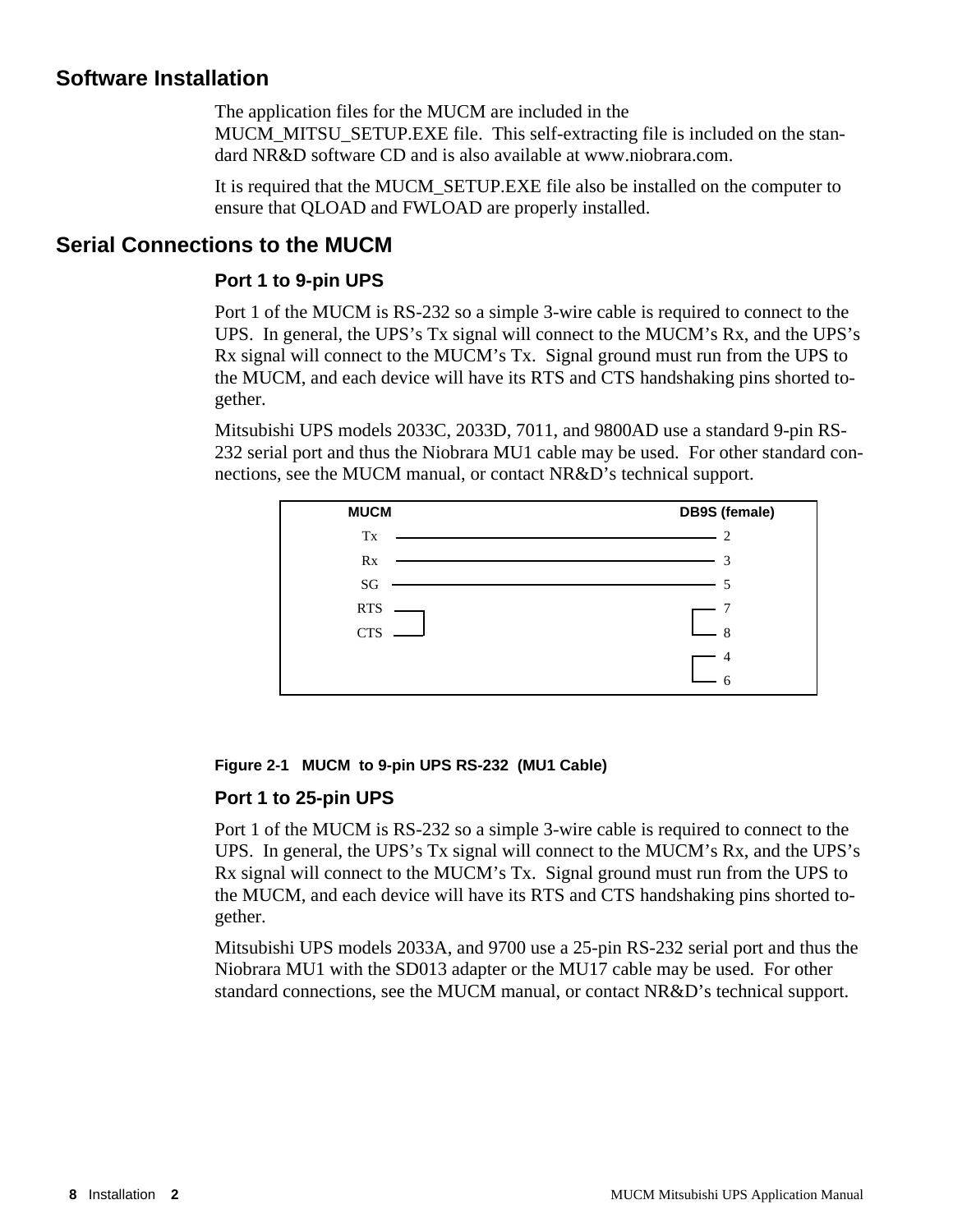

**Figure 2-2 MUCM to 25-pin UPS RS-232 (MU17 Cable)**

### **Port 2 to Modbus Network**

Port 2 of the MUCM is RS-422/485 so a simple 4-wire cable is required to connect to most Modbus equipment. Twisted pair cable should be used.



**Figure 2-3 MUCM to 4-wire Modbus Slaves**

2-wire RS-485 slaves are supported by the MUCM by jumpering the TX+ and RX+ together to make the  $(+)$  connection and the TX- and RX- together for the  $(-)$  connection.



### **Figure 2-4 MUCM to 2-wire Modbus Slaves**

A physical connection must be made from the personal computer to the MUCM in order to download the applications. This link is a serial connection from a COM port on the personal computer to the RS-232 port on the MUCM. The Niobrara MU1 cable may be used for this connection. This cable is shown in Figure 2-1.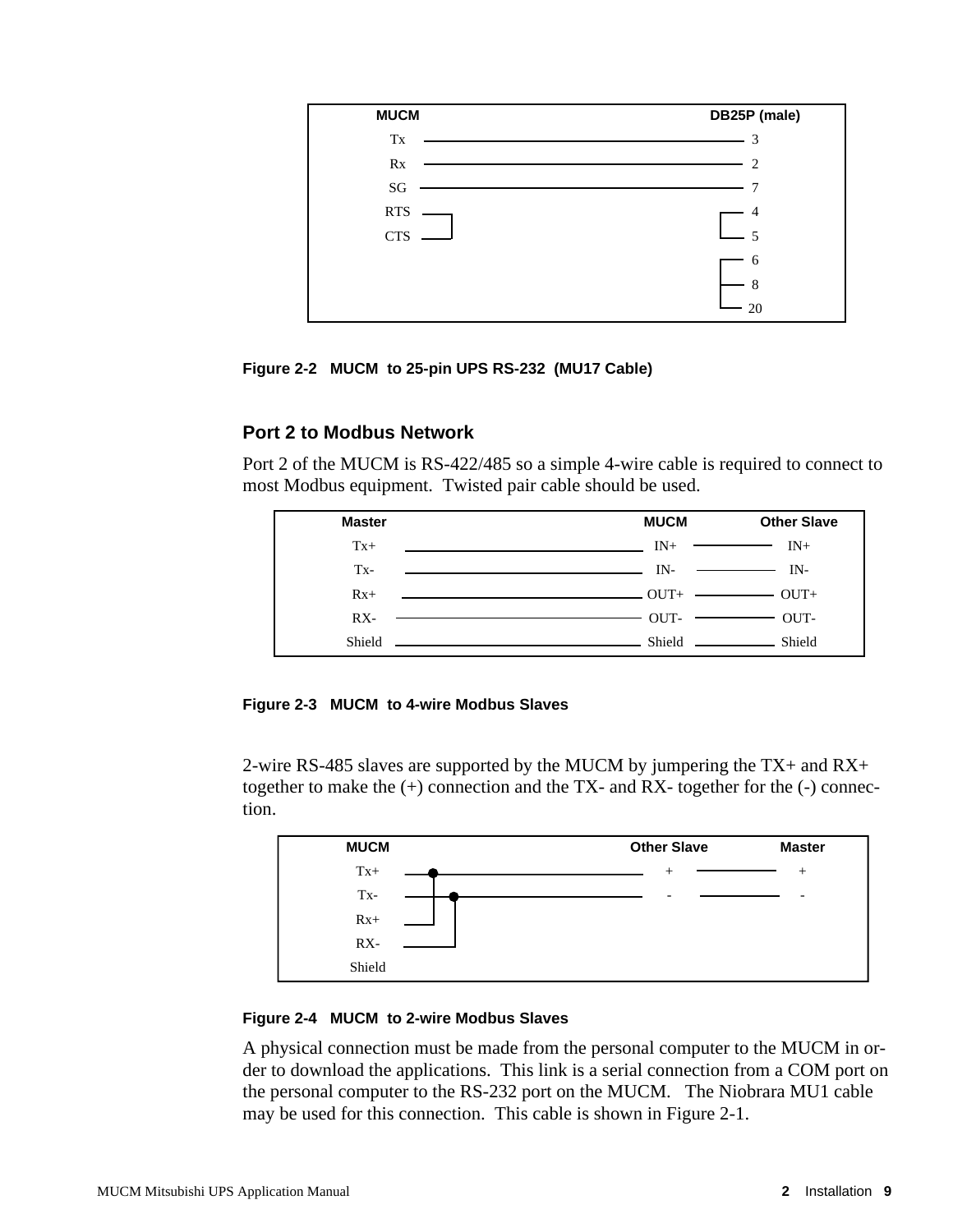### **Loading the Applications into the MUCM**

**NOTE:** If the MUCM were ordered with the part number MCP-104 then the latest Mitsubishi application is already loaded. These steps may be skipped.

The MUCM is rapidly evolving so be sure to upgrade the firmware in the module before loading the latest version of MUCM\_MITSU\_APP1.QCC. Most likely the QCOMPILE.EXE has been updated so be sure to use the newest version. The MUCM-001 and MUCM-002 use different firmware files: MUCM1.FWL (or MUCM1.QCC) is for the MUCM-001; MUCM.FWL (or MUCM.QCC) is for the MUCM-002. Firmware upload is as follows:

### **FWLOAD MUCM Firmware Update.**

Firmware upload is as follows:

- 1 Move the yellow RUN/LOAD switch near the power connector to LOAD.
- 2 Only the 3 light should be on.
- 3 Connect the PC to QUCM Port 1 with a MU1 cable.
- 4 Locate the and start the program FWLOAD.EXE. There is a start menu item under "Start, Programs, Niobrara, MUCM, Apps, Mitsubishi, FWLOAD MUCM Firmware".
- 5 Click on the Browse button and select MUCM.FWL for an MUCM-002 or MUCM1.FWL for an MUCM-001.
- 6 Select the PC's serial port (COM1).
- 7 Press START to begin the download process. If difficulty is experienced in completing the download, try marking the Slow box and pressing start again.
- 8 When the download is completed, move the yellow LOAD/RUN switch back to RUN.



**Figure 2-5 FWLOAD**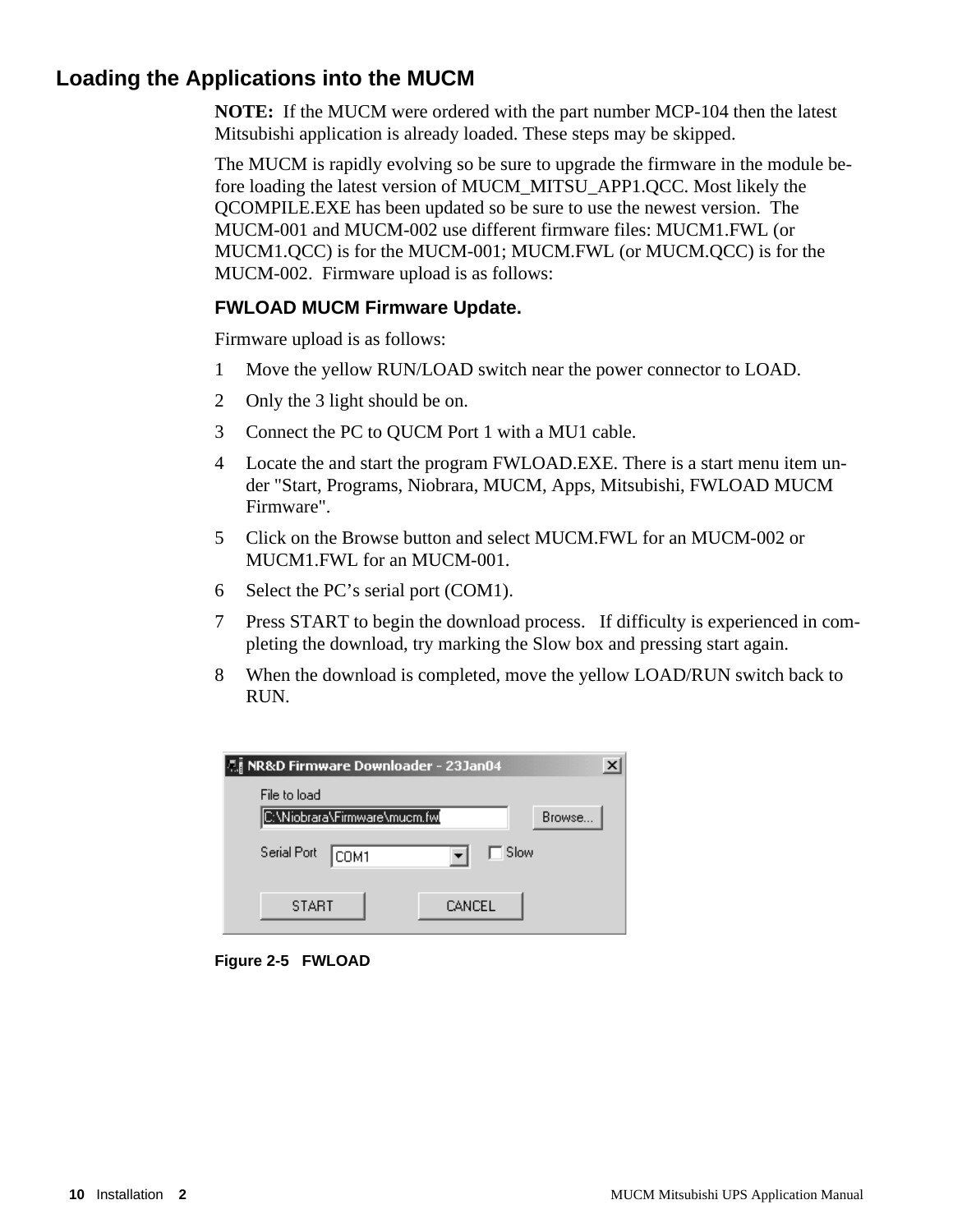| QLOAD MUCM MITSU APP1                                 |                                      |  |
|-------------------------------------------------------|--------------------------------------|--|
| 2』QUCM File Downloader - 31Mar04                      |                                      |  |
| File to Load C:\Niobrara\Apps\MUCM\Mitsu\MUCM_M^1.QCC | Browse                               |  |
| C Application 1 C Application 2                       | Modbus Serial   Modbus TCP           |  |
| Status Register                                       | COM1                                 |  |
| Run Pointer Register<br>133                           |                                      |  |
| Auto Start<br>⊽                                       | Baud<br>9600                         |  |
| Erase Flash<br>⊽                                      | Modbus Drop<br>255<br>$C$ 7 Bits     |  |
| Load File<br>☞<br>Set Defaults                        | ASCII<br>$\epsilon$ 8 Bits<br>Parity |  |
| Start Download<br>Cancel                              | Even                                 |  |

### **Figure 2-6 QLOAD of MUCM\_MITSU\_APP1**

- 1 Application Switch 1 (left) must be in HALT.
- 2 Start QLOAD.EXE There is a start menu item for this operation: "Start, Programs, Niobrara, MUCM, Apps, Mitsubishi, QLOAD Mitsubishi App1".
- 3 Click on the Browse button and select the file MUCM\_MITSU\_APP1.qcc.
- 4 Select the Application 1 Radio Button.
- 5 Verify that the Modbus Serial tab is selected.
	- (1) The PC's com port is selected (COM1).
	- (2) The baud rate is set for 9600.
	- (3) The Modbus Drop is set to 255.
	- (4) The ASCII button is **NOT** checked.
	- (5) The 8 bits button is selected.
	- (6) The parity is set for EVEN.
- 6 Press the Start Download button. QLOAD will open a progress window to show the status of the download.
- 7 After downloading the application, Move Switch 1 to RUN. The RN1 light should be on.
- 8 The MUCM defaults to Auto-Detect the UPS. If it finds an SEC device it will turn on the green light 1. A Mitsubishi protocol UPS will result in light 1 turned off.

**NOTE:** The position of switch 2 is now ignored by the MUCM application. The specific UPS must be set in the terminal setup routine.

Connect the UPS to MUCM port 1 and the Modbus Master to MUCM port 2. The default settings for the MUCM are shown in Table 2-1. These settings may be modified by using a terminal on MUCM port 1 with switch 1 in MEM PROT or by writing Modbus registers from the RS-485 port.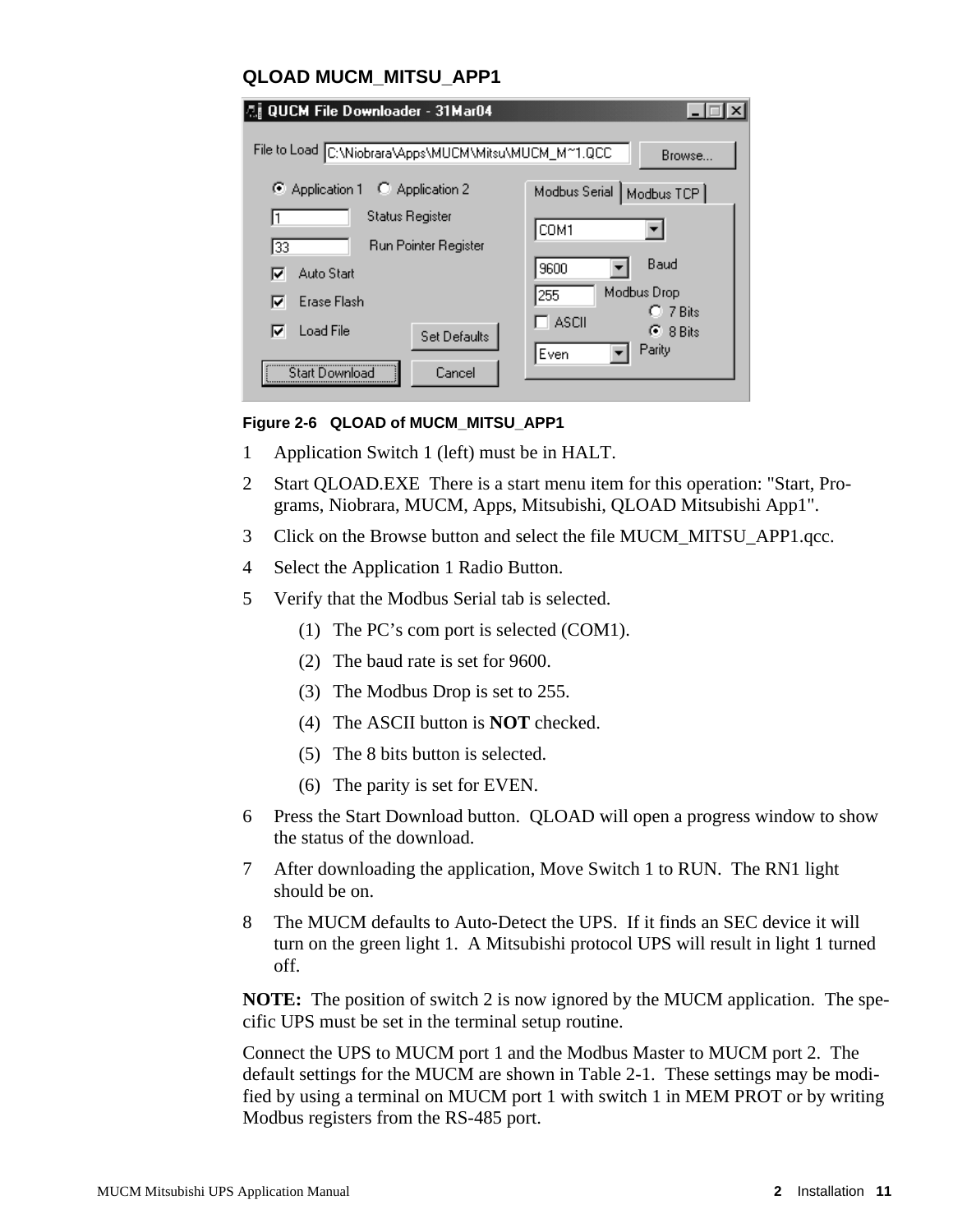**Table 2-1 MUCM Port Default Settings**

| <b>Setting</b>       | <b>Port 1 Value</b> | <b>Port 2 Value</b> |
|----------------------|---------------------|---------------------|
| Protocol Mode        | 2033A UPS           | <b>Modbus RTU</b>   |
| <b>Baud Rate</b>     | 9600                | 9600                |
| Parity               | Auto Select for UPS | <b>EVEN</b>         |
| Data Bits            |                     | x                   |
| <b>Stop Bits</b>     |                     |                     |
| Modbus Slave Address | N/A                 |                     |

The MUCM will answer Modbus RTU requests on its RS-485 port that are directed to its Modbus Slave Address only if it can communicate with the UPS. If the MUCM is not able to communicate with the UPS then it will not respond to queries to the slave address.

The MUCM will respond to queries directed to a special Modbus slave address of 254, even if it cannot communicate with the UPS. This special address allows modification of the MUCM port parameters for trouble-shooting.

### **Terminal Setup**

The setup parameters may be inspected and modified by connecting a terminal or emulator such has Hyperterminal to MUCM port 1 with an MU1 cable.

- 1 Connect the PC to the MUCM port 1 with the MU1 cable.
- 2 Move switch 1 to MEM PROT on the MUCM. All four user lights will come on.
- 3 Start Hyperterminal. This program is usually in Start, Programs, Accessories, Communications, Hyperterminal. Make sure the connection is for the proper COM port at 9600, N, 8, 1 and VT100 emulation.

Pressing ESC or Enter on the keyboard should bring up a screen as shown in Figure 2-7. Pressing the "P" key will allow the ports to be edited. Each entry to edit is adjusted by pressing the space bar. When the correct entry is selected then press the Enter key. Pressing the ESC will back out without changing the parameter. Pressing the "W" key will write the setup to FLASH. The keys are not case sensitive.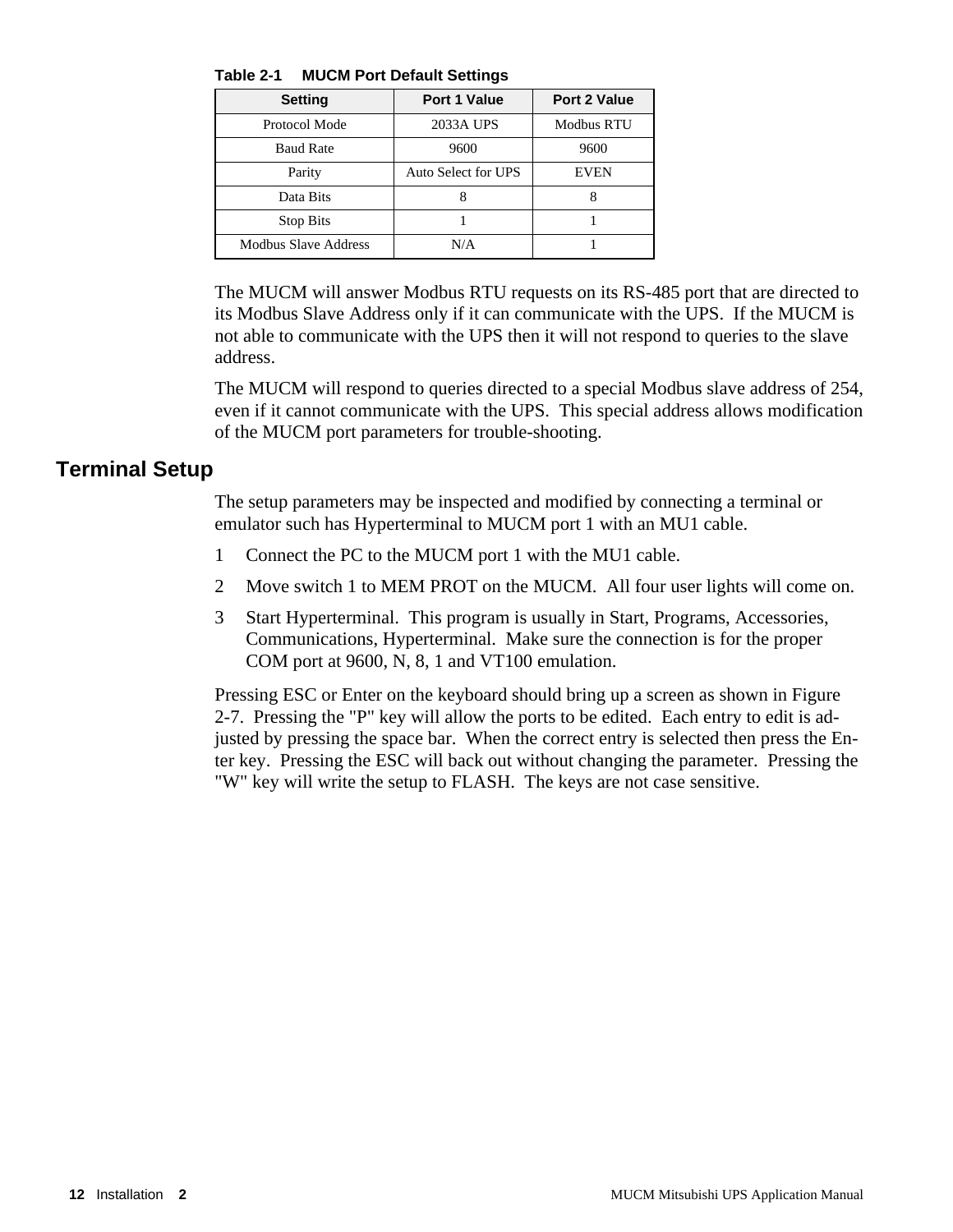| -direct1 - HyperTerminal<br>Edit You Call Transfer Help |                                                |                   |                             | $-10X$ |
|---------------------------------------------------------|------------------------------------------------|-------------------|-----------------------------|--------|
| $D = 3 00 0$                                            |                                                |                   |                             |        |
|                                                         |                                                |                   |                             |        |
|                                                         |                                                |                   |                             |        |
|                                                         |                                                |                   |                             |        |
|                                                         |                                                |                   |                             |        |
|                                                         |                                                |                   |                             |        |
|                                                         |                                                |                   |                             |        |
| Mitsubishi UPS Setup                                    |                                                |                   | App Rev. 22Sep2003          |        |
| Setting                                                 | Port 1                                         | Port <sub>2</sub> |                             |        |
| the first year and also has been then seen<br>Mode      | Mitsubishi UPS                                 | Modbus RTU Slave  |                             |        |
| Baud<br>Parity                                          | 9600<br>Auto                                   | 9600<br>EVEN      |                             |        |
| Data Bits                                               | 8                                              | 8                 |                             |        |
| Timeout                                                 | 2000                                           | 2000              |                             |        |
| Slave Addr.                                             | N/A                                            | $\mathbf{I}$      |                             |        |
| (P)ort Settings                                         |                                                |                   |                             |        |
| (W)rite to Flash                                        |                                                |                   |                             |        |
|                                                         | Warning, Settings do not match those in Flash. |                   |                             |        |
|                                                         |                                                |                   |                             |        |
|                                                         |                                                |                   |                             |        |
| Connected 0.00:35<br>WT100                              | SOROU<br>9600 8 NH                             | caps<br>NUM       | Capture<br><b>President</b> |        |

**Figure 2-7 Hyperterminal Setup Main Screen**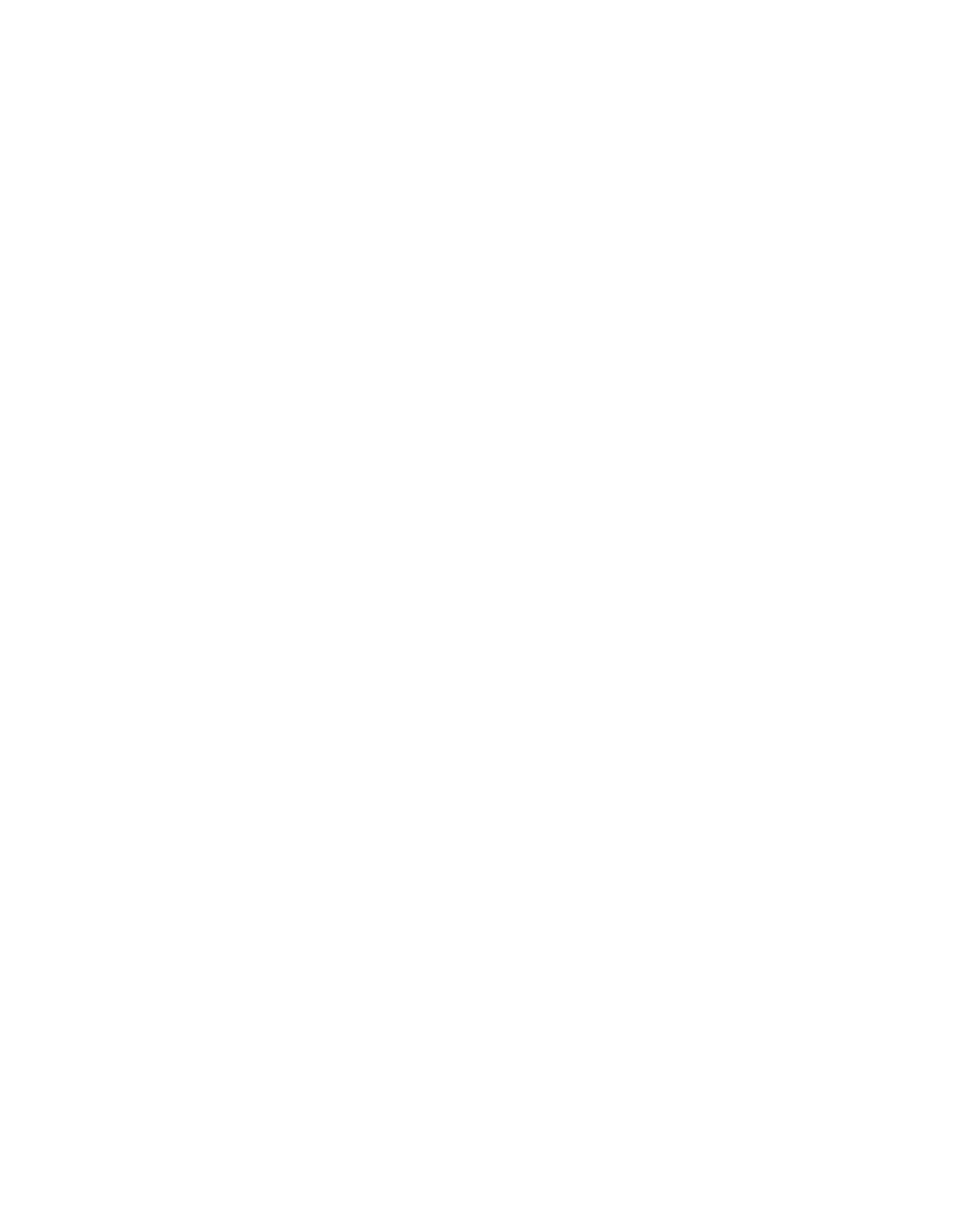### **Modbus Operation**

**3**

The Mitsubishi MUCM application uses Port 2 for Modbus communication. Port 2 is RS-485 and may be connected as a 4-wire multidrop slave or 2-wire multidrop slave. By default, Port 2 is set for Modbus RTU Slave, 9600 baud, 8 data bits, EVEN parity, and Slave Address 1.

The MUCM will always answer Modbus messages directed to slave address 255 or 254.

The MUCM will briefly light the green led 2 when any valid Modbus message is received on the RS-485 port. If the message is intended for the MUCM then the green led 2 will stay on slightly longer and the yellow tx2 light will come on as the MUCM replies if the UPS is online. If the UPS is not responding to the MUCM then the MUCM will not respond and will turn on the red light 4 for 1 second. If a parity or framing error is detected in the received message then the red light 4 will come on for 1/4 second.

### **UPS Device Types**

The following Mitsubishi devices are supported by the MUCM. The device type must be set in the setup terminal emulator accessed by setting the RS-232 switch to MEM PROT.

| <b>UPS Model</b> | <b>Protocol</b> |
|------------------|-----------------|
| 2033A            | MIT             |
| 2033C and 2033D  | <b>SEC</b>      |
| 7011A            | <b>SEC</b>      |
| 9700 Series      | MIT             |
| 9800AD           | <b>SEC</b>      |

**Table 3-1 UPS Protocol List**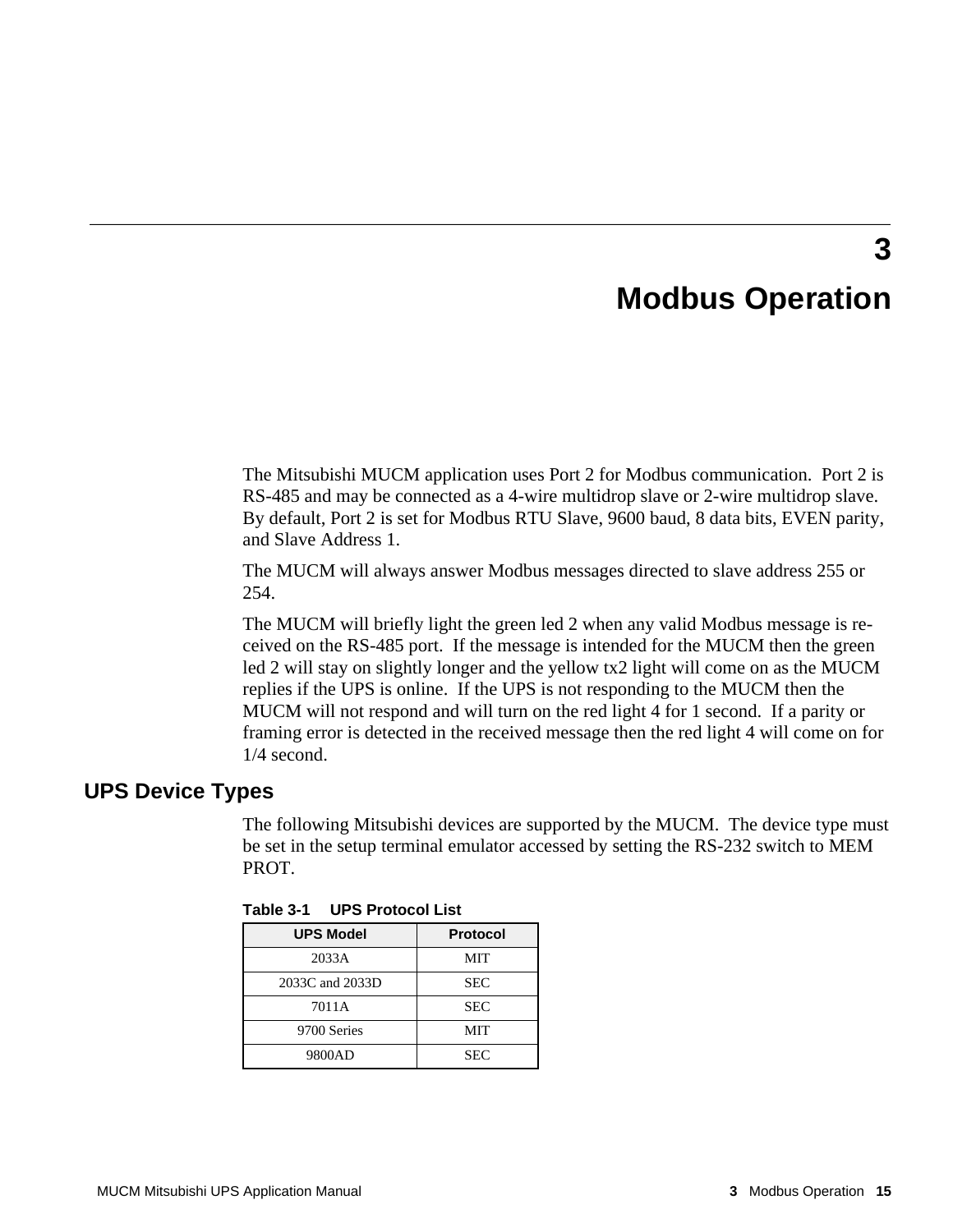### **2033C Register List**

The data from the UPS is presented as Holding Registers (4x). Registers 1 through 66 are read only 16-bit unsigned integers that provide data on the UPS System, Battery, Input, Output, and Bypass circuits. Several data points have an implied decimal place to give a greater precision for the reading. For example, register 17 indicates the frequency of Input Line A times 0.1. A value of 599 indicates a frequency of 59.9Hz.

The mapping in the following tables provides data for 3-phase models. UPS models that provide fewer phases will have the unused values set to zero. The number of phases may be checked by reading registers 500 through 502.

| <b>Register</b> | <b>Measurement</b>                 | <b>Notes</b>                                                                                  |
|-----------------|------------------------------------|-----------------------------------------------------------------------------------------------|
| 4x0001          | <b>UPS</b> Device Type             | <b>Integer Value</b><br>$1 =$ SEC                                                             |
| 4x0002          | <b>Battery Condition</b>           | <b>Integer Value</b><br>$0=$ Good<br>$1=Weak$<br>$2 = Replace$                                |
| 4x0003          | <b>Battery Status</b>              | <b>Integer Value</b><br>$0=OK$<br>$1 = Low$<br>$2 =$ Depleted                                 |
| 4x0004          | <b>Battery Charge</b>              | <b>Integer Value</b><br>$0 =$ Floating<br>$1 = Charging$<br>$2=$ Resting<br>$3 = Discharging$ |
| 4x0005          | Seconds on Battery                 | Seconds                                                                                       |
| 4x0006          | <b>Estimated Minutes Remaining</b> | <b>Minutes</b>                                                                                |
| 4x0007          | % Battery Charge Left              | $0-100%$                                                                                      |

**Table 3-2 2033C Register List (Battery)**

**Table 3-3 2033C Register List (Input)**

| <b>Register</b> | <b>Measurement</b>     | <b>Notes</b> |
|-----------------|------------------------|--------------|
| 4x0014          | Input Line Bads        | Count        |
| 4x0016          | <b>Input Frequency</b> | $x0.1$ Hz    |
| 4x0022          | Input Voltage          | $x0.1$ VAC   |
| 4x0025          | <b>Input Current</b>   | x0.1A        |
| 4x0029          | <b>Input Power</b>     | W            |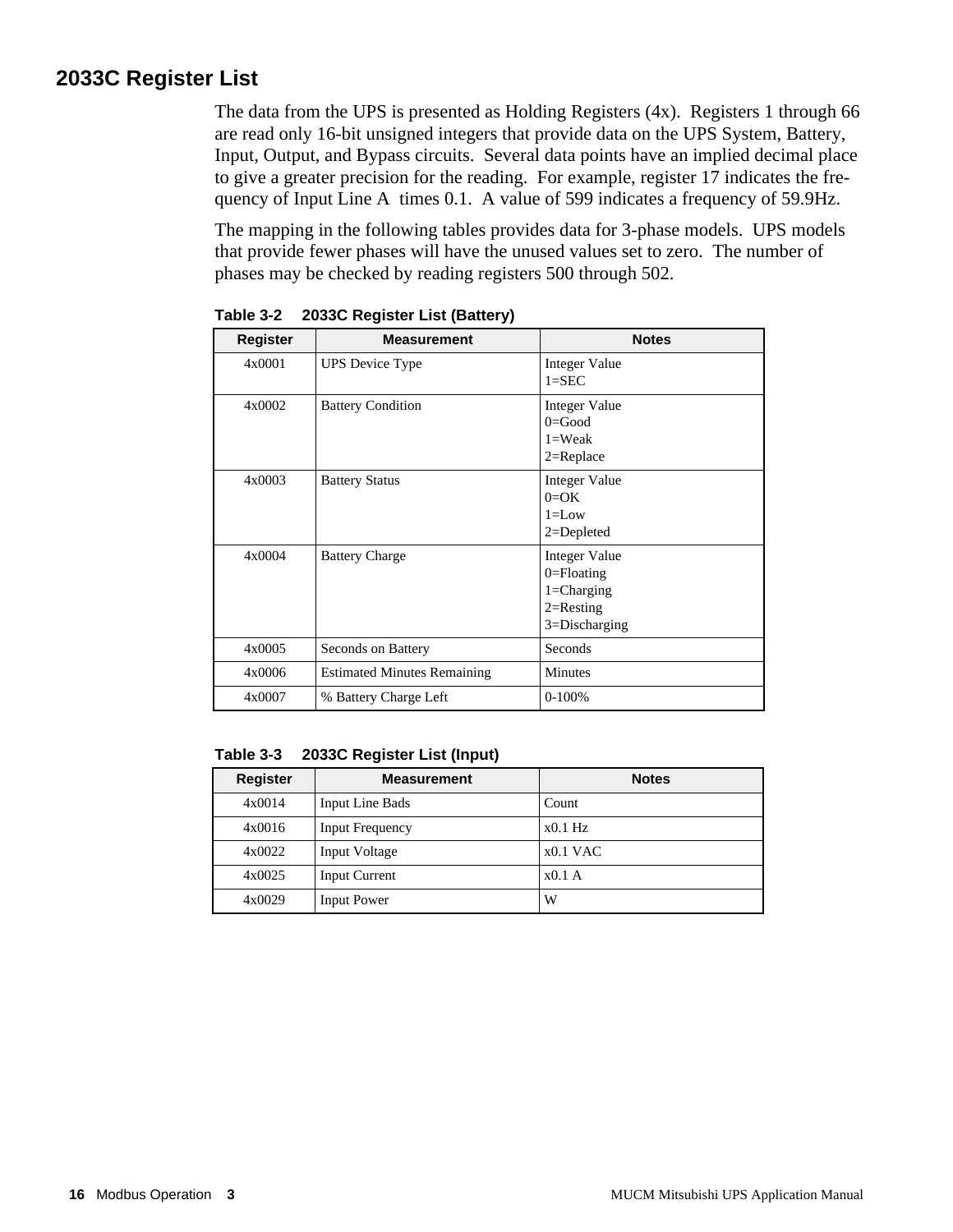| <b>Register</b> | <b>Measurement</b>      | <b>Notes</b>         |
|-----------------|-------------------------|----------------------|
| 4x0032          | <b>Output Source</b>    | <b>Integer Value</b> |
|                 |                         | $0=Normal$           |
|                 |                         | $1 = On$ Battery     |
|                 |                         | $2=On Bypass$        |
|                 |                         | $3 =$ Reducing       |
|                 |                         | $4 =$ Boosting       |
|                 |                         | $5=Other$            |
| 4x0036          | <b>Output Voltage</b>   | $x0.1$ VAC           |
| 4x0039          | <b>Output Current</b>   | x0.1A                |
| 4x0045          | <b>Output Power</b>     | W                    |
| 4x0048          | Output % Load           | $0-100%$             |
| 4x0051          | <b>Output Frequency</b> | $x0.1$ Hz            |

**Table 3-4 2033C Register List (Output)**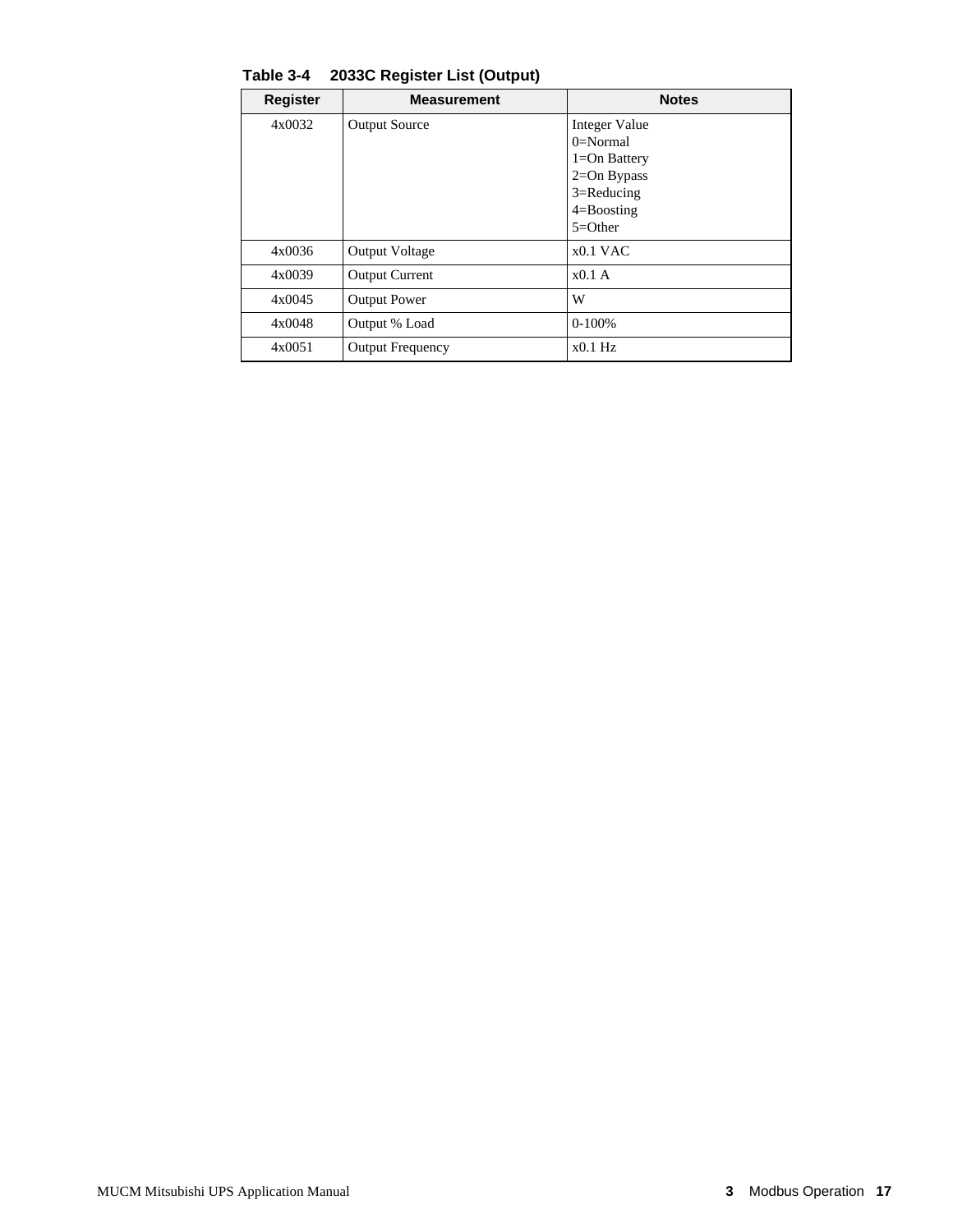The Alarms are mapped as bits in registers. If the alarm is active then its bit will be set. The bits are labeled in IEC format where bit 0 is the LSB and 15 is the MSB.

| <b>Register</b> | <b>Bit</b>     | <b>Description</b>          |
|-----------------|----------------|-----------------------------|
| 4x0067          | $\theta$       | Temperature Alarm           |
|                 | 1              | <b>Input Bad Alarm</b>      |
|                 | 2              | Output Bad Alarm            |
|                 | 3              | Overload Alarm              |
|                 | $\overline{4}$ | <b>Bypass Bad Alarm</b>     |
|                 | 5              | Output Off Alarm            |
|                 | 6              | <b>UPS Shutdown Alarm</b>   |
|                 | 7              | Charger Failure Alarm       |
|                 | 8              | System Off Alarm            |
|                 | 9              | Fan Failure Alarm           |
|                 | 10             | Fuse Failure Alarm          |
|                 | 11             | General Fault Alarm         |
|                 | 12             | <b>Awaiting Power Alarm</b> |
|                 | 13             | Shutdown Pending Alarm      |
|                 | 14             | Shutdown Imminent Alarm     |
|                 | 15             | Reserved                    |

**Table 3-5 2033C Register List (Alarms)**

The UPS configuration is stored in registers 500 through 652. Some registers are read only and some are writeable. Care must be exercised on writing configuration parameters. The values are sent to the UPS upon reception of a Modbus write to the MUCM, therefore, it is important to only send a write when the configuration needs to be changed. Do not configure the Master to continuously send writes to the MUCM.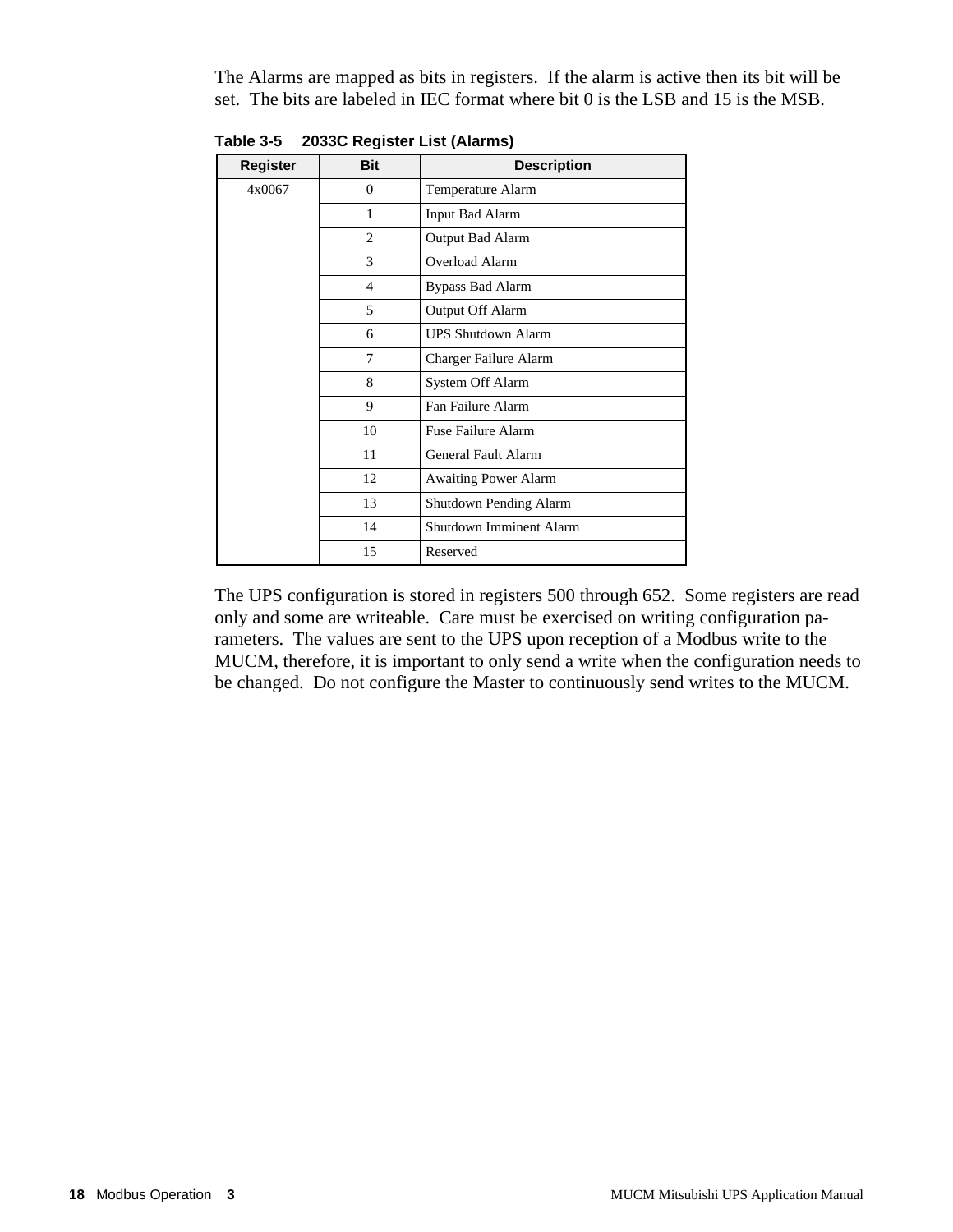| <b>Register</b> | R/W          | <b>Measurement</b>                           | <b>Notes</b>                                                                                                                                                                                                                                                                                                                             |
|-----------------|--------------|----------------------------------------------|------------------------------------------------------------------------------------------------------------------------------------------------------------------------------------------------------------------------------------------------------------------------------------------------------------------------------------------|
| 4x0499          | R            | Read Only Bitmap of pending writes<br>to UPS | Bit $0 =$ Auto Reboot [503]<br>Bit $1 =$ Nominal Setting [504-517]<br>Bit $2 =$ Shutdown After Delay [518]<br>Bit $3$ = Reboot with Duration [519]<br>Bit $4 =$ Action taken at Shutdown [520]<br>Bit $5 =$ Startup After Delay [521]<br>Bit $6 = Test [522]$<br>Bit $7 = UPS$ Baud Rate [523]<br>Bit $8 = UPS$ Identification [524-555] |
| 4x0500          | $\mathbb{R}$ | Number of Input Lines                        | $1-3$                                                                                                                                                                                                                                                                                                                                    |
| 4x0501          | R            | Number of Output Lines                       | $1 - 3$                                                                                                                                                                                                                                                                                                                                  |
| 4x0504          | <b>RW</b>    | Nominal Input Voltage                        | Volts                                                                                                                                                                                                                                                                                                                                    |
| 4x0505          | RW           | Nominal Input Frequency                      | $x0.1$ Hz                                                                                                                                                                                                                                                                                                                                |
| 4x0506          | RW.          | Nominal Output Voltage                       | Volts                                                                                                                                                                                                                                                                                                                                    |
| 4x0507          | <b>RW</b>    | Nominal Output Frequency                     | $x0.1$ Hz                                                                                                                                                                                                                                                                                                                                |
| 4x0508          | <b>RW</b>    | Nominal VA Rating                            | VA                                                                                                                                                                                                                                                                                                                                       |
| 4x0509          | RW           | Nominal Output Power                         | W                                                                                                                                                                                                                                                                                                                                        |
| 4x0510          | <b>RW</b>    | Low Battery Time                             | Minutes                                                                                                                                                                                                                                                                                                                                  |
| 4x0511          | RW.          | Audible Alarm                                | <b>Integer Value</b><br>$1 = Disabled$<br>2=Enabled<br>$3 =$ Muted<br>4=Disabled until Low Battery                                                                                                                                                                                                                                       |
| 4x0512          | <b>RW</b>    | Low Voltage Transfer Point                   | Volts                                                                                                                                                                                                                                                                                                                                    |
| 4x0513          | <b>RW</b>    | High Voltage Transfer Point                  | Volts                                                                                                                                                                                                                                                                                                                                    |
| 4x0514          | <b>RW</b>    | <b>Battery Installed Month</b>               | $1 - 12$                                                                                                                                                                                                                                                                                                                                 |
| 4x0515          | <b>RW</b>    | <b>Battery Installed Day</b>                 | $1 - 31$                                                                                                                                                                                                                                                                                                                                 |
| 4x0516          | <b>RW</b>    | <b>Battery Installed Year</b>                | XXXX                                                                                                                                                                                                                                                                                                                                     |
| 4x0517          | RW           | Nominal Battery Life                         | Days                                                                                                                                                                                                                                                                                                                                     |
| 4x0518          | <b>RW</b>    | Shutdown After Delay                         | $-1 =$ Abort<br>$0 =$ Immediate<br>$>0$ = Seconds until shutdown                                                                                                                                                                                                                                                                         |
| 4x0519          | <b>RW</b>    | Reboot with Duration                         | $>0$ = Seconds after shutdown                                                                                                                                                                                                                                                                                                            |
| 4x0520          | <b>RW</b>    | <b>Action Taken at Shutdown</b>              | 1=UPS Output OFF<br>2=UPS System OFF                                                                                                                                                                                                                                                                                                     |
| 4x0521          | RW           | <b>Startup After Delay</b>                   | $-1 =$ Abort<br>$0 =$ Immediate<br>$>0$ = Seconds until shutdown                                                                                                                                                                                                                                                                         |
| 4x0522          | <b>RW</b>    | Test                                         | $-1 =$ Abort<br>$0 = No$ Effect<br>$1 = General Test$<br>$2 =$ Battery Test<br>$3 = Deep Test$                                                                                                                                                                                                                                           |
| 4x0523          | RW           | <b>UPS Baud Rate</b>                         | 1200, 2400, 4800, 9600, or 19200                                                                                                                                                                                                                                                                                                         |

**Table 3-6 2033C Register List (UPS Setup)**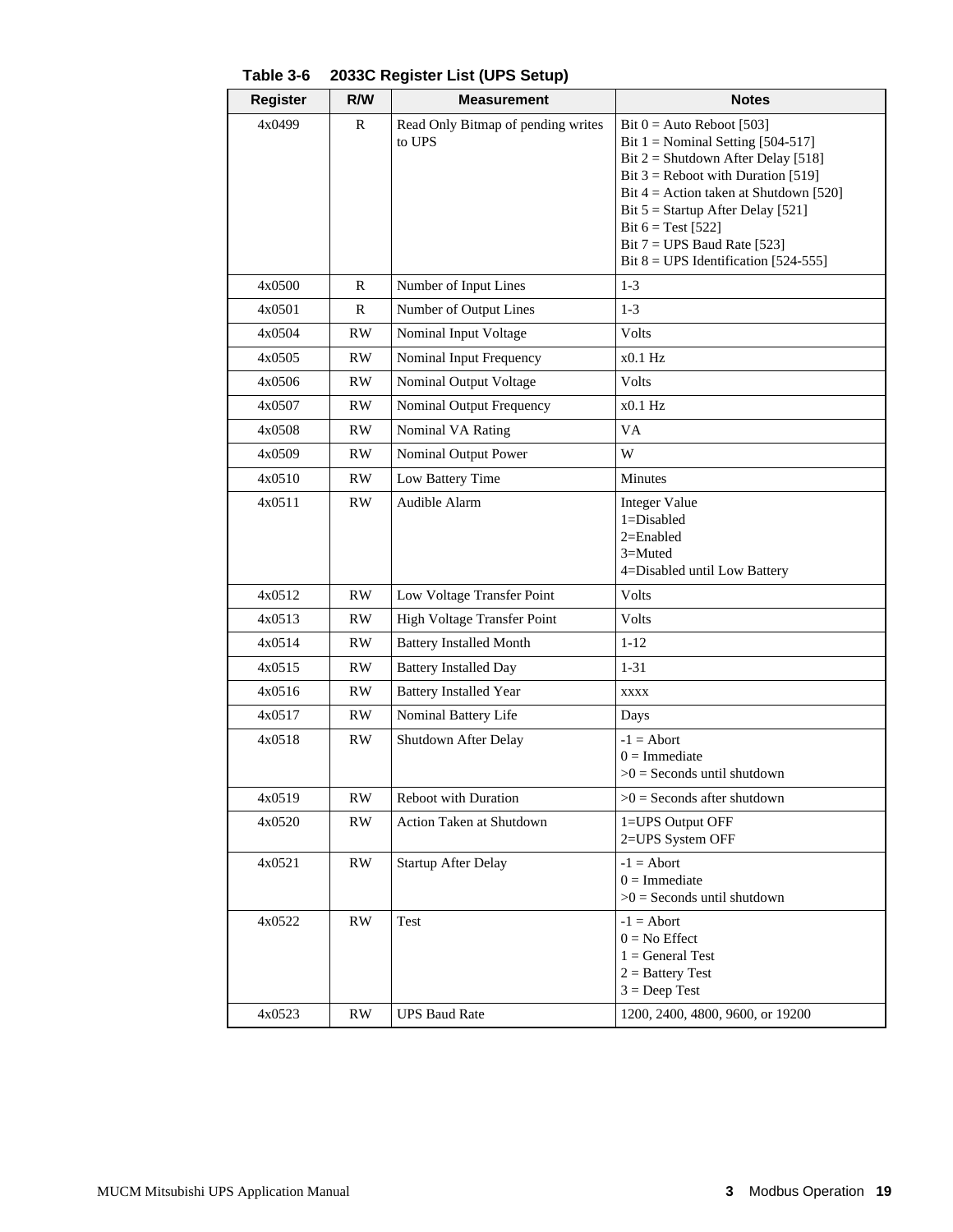| <b>Register</b>  | R/W          | <b>Measurement</b>                 | <b>Notes</b>                                                                                                                                                                        |
|------------------|--------------|------------------------------------|-------------------------------------------------------------------------------------------------------------------------------------------------------------------------------------|
| 4x0524           | <b>RW</b>    | <b>Identification String</b>       | Packed ASCII                                                                                                                                                                        |
| 4x0555           |              |                                    |                                                                                                                                                                                     |
| 4x05556          | $\mathbf{R}$ | <b>Test Results</b>                | <b>Integer Value</b><br>$0 = No$ Tests Performed<br>$1 = Test$ Passed<br>$2 = Test$ In Progress<br>$3 = General Test Failed$<br>$4 =$ Battery Test Failed<br>$5 = Deep Test Failed$ |
| 4x0557<br>4x0588 | $\mathbf{R}$ | <b>Test Results String</b>         | Packed ASCII                                                                                                                                                                        |
| 4x0589<br>4x0604 | $\mathsf{R}$ | <b>UPS Manufacturer String</b>     | Packed ASCII                                                                                                                                                                        |
| 4x0605<br>4x0636 | $\mathbb{R}$ | <b>UPS Model String</b>            | Packed ASCII                                                                                                                                                                        |
| 4x0637<br>4x0652 | $\mathbf{R}$ | <b>UPS Software Version String</b> | Packed ASCII                                                                                                                                                                        |

**Table 3-7 2033C Register List (UPS Setup)**

The MUCM serial port setup is stored in registers 653 through 676. Some of these registers are read only while some may be altered by sending writes to the MUCM. Care must be exercised when modifying these values because the serial ports will change their settings immediately and possibly cause a loss of communications.

Note: New values are stored to FLASH upon completion of the Modbus Write. Do not allow the Master to continuously send writes to the MUCM.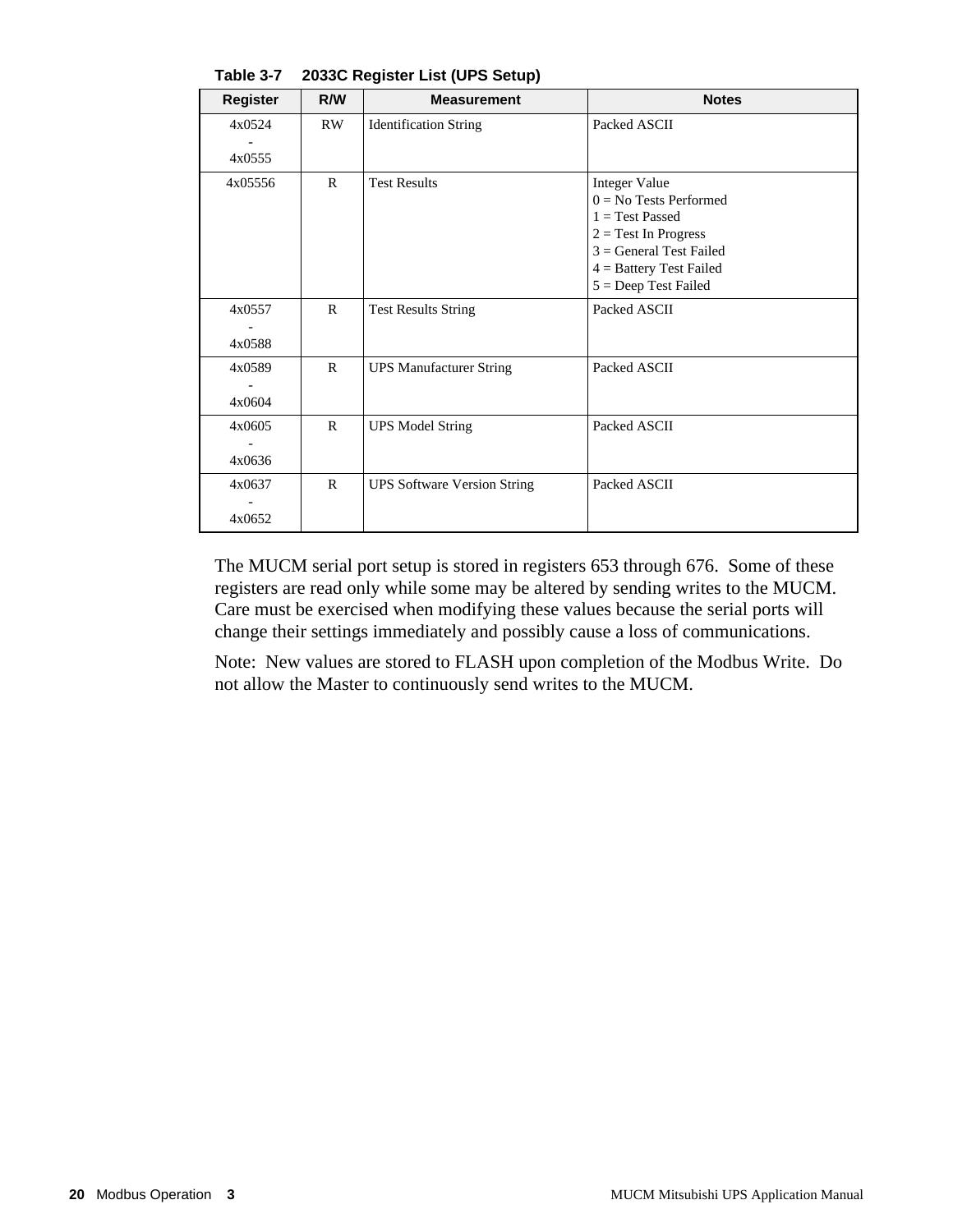| <b>Register</b>  | R/W          | <b>Measurement</b>                      | <b>Notes</b>                                                                                  |
|------------------|--------------|-----------------------------------------|-----------------------------------------------------------------------------------------------|
| 4x0653<br>4x0668 | RW           | <b>MUCM</b> Application Revision String | Packed ASCII                                                                                  |
| 4x0669           | RW           | <b>MUCM</b> Port 1 Mode                 | <b>Integer Value</b><br>$0 =$ Auto Detect<br>$1 = \text{SEC}$<br>$2 = MIT$<br>$(detault = 0)$ |
| 4x0670           | RW           | <b>MUCM Port 1 Baud Rate</b>            | 1200, 2400, 4800, 9600, 19200<br>$(detault = 9600)$                                           |
| 4x0671           | $\mathbb{R}$ | <b>MUCM</b> Port 1 Parity               | $0 = \text{NONE}$<br>$1 =$ EVEN<br>SEC always uses NONE<br>MIT always uses EVEN               |
| 4x0672           | RW           | <b>MUCM Port 2 Mode</b>                 | $5 =$ Modbus RTU Slave<br>$6 =$ Modbus ASCII Slave<br>$(detault = 5)$                         |
| 4x0673           | RW           | <b>MUCM Port 2 Baud Rate</b>            | 1200, 2400, 4800, 9600, 19200<br>$(default = 9600)$                                           |
| 4x0674           | <b>RW</b>    | <b>MUCM</b> Port 2 Parity               | $0 = \text{NONE}$<br>$1 =$ EVEN<br>$(default = EVEN)$                                         |
| 4x0675           | RW           | <b>MUCM Port 2 Modbus Slave Address</b> | 1-254 (default = 1)<br>Always responds to address 255.                                        |
| 4x0676           | <b>RW</b>    | <b>MUCM</b> Port 2 Data Bits            | 7 (valid for Modbus ASCII only)<br>8 (valid for RTU or ASCII)<br>$(default = 8)$              |

**Table 3-8 MUCM Setup Register List**

### **2033D, 7011A, and 9800AD Register List**

The data from the UPS is presented as Holding Registers (4x). Registers 1 through 66 are read only 16-bit unsigned integers that provide data on the UPS System, Battery, Input, Output, and Bypass circuits. Several data points have an implied decimal place to give a greater precision for the reading. For example, register 17 indicates the frequency of Input Line A times 0.1. A value of 599 indicates a frequency of 59.9Hz.

The mapping in the following tables provides data for 3-phase models. UPS models that provide fewer phases will have the unused values set to zero. The number of phases may be checked by reading registers 500 through 502.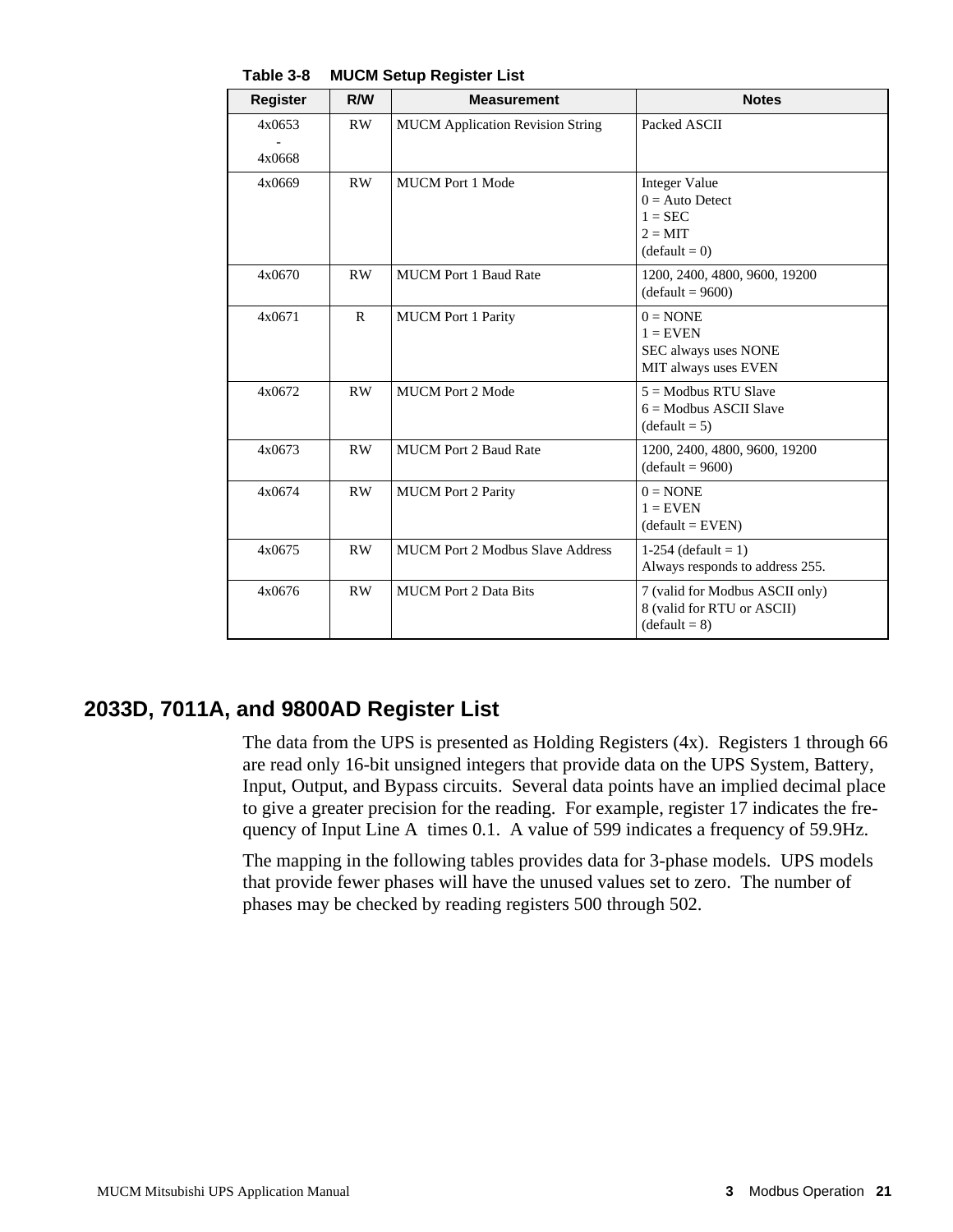| <b>Register</b> | <b>Measurement</b>     | <b>Notes</b>                                                                           |
|-----------------|------------------------|----------------------------------------------------------------------------------------|
| 4x0001          | <b>UPS</b> Device Type | <b>Integer Value</b><br>$1 =$ SEC                                                      |
| 4x0003          | <b>Battery Status</b>  | Integer Value<br>$0=OK$<br>$1 = L$ ow<br>$2 = Depleted$                                |
| 4x0004          | <b>Battery Charge</b>  | Integer Value<br>$0 =$ Floating<br>$1 = Charging$<br>$2=$ Resting<br>$3 = Discharging$ |
| 4x0005          | Seconds on Battery     | Seconds                                                                                |
| 4x0007          | % Battery Charge Left  | $0-100%$                                                                               |
| 4x0008          | <b>Battery Voltage</b> | $x0.1$ VDC                                                                             |

**Table 3-9 2033D, 7011A, 9800AD Register List (Battery)**

|  | Table 3-10 2033D, 7011A, 9800AD Register List (Input) |  |  |  |
|--|-------------------------------------------------------|--|--|--|
|--|-------------------------------------------------------|--|--|--|

| <b>Register</b> | <b>Measurement</b>     | <b>Notes</b> |
|-----------------|------------------------|--------------|
| 4x0014          | Input Line Bads        | Count        |
| 4x0016          | <b>Input Frequency</b> | $x0.1$ Hz    |
| 4x0022          | <b>Input Voltage</b>   | $x0.1$ VAC   |

**Table 3-11 2033D, 7011A, 9800AD Register List (Output)**

| Register | <b>Measurement</b>            | <b>Notes</b>         |
|----------|-------------------------------|----------------------|
| 4x0032   | <b>Output Source</b>          | <b>Integer Value</b> |
|          |                               | $0=Normal$           |
|          |                               | $1 = On$ Battery     |
|          |                               | $2=On Bypass$        |
|          |                               | 3=Reducing           |
|          |                               | $4 =$ Boosting       |
|          |                               | $5 = Other$          |
| 4x0036   | Output Voltage Phase A-N      | $x0.1$ VAC           |
| 4x0037   | Output Voltage Phase B-N      | $x0.1$ VAC           |
| 4x0038   | Output Voltage Phase C-N      | $x0.1$ VAC           |
| 4x0039   | Output Current Phase A        | $x0.1$ A             |
| 4x0040   | <b>Output Current Phase B</b> | $x0.1$ A             |
| 4x0041   | Output Current Phase C        | $x0.1$ A             |
| 4x0045   | <b>Output Power</b>           | W                    |
| 4x0048   | Output % Load Phase A         | $0-100%$             |
| 4x0049   | Output % Load Phase B         | $0-100%$             |
| 4x0050   | Output % Load Phase C         | $0-100%$             |
| 4x0051   | <b>Output Frequency</b>       | $x0.1$ Hz            |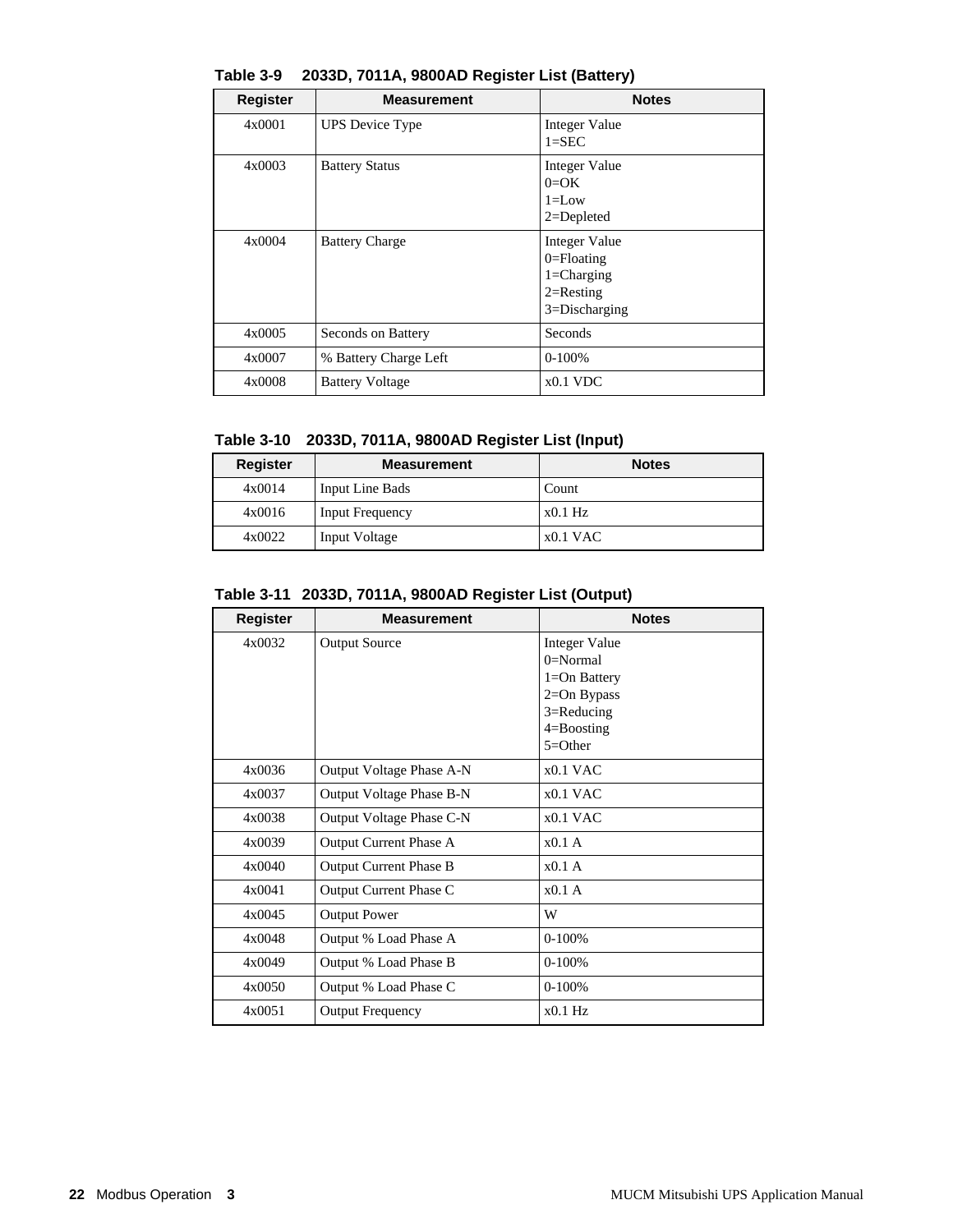| <b>Register</b> | <b>Measurement</b>            | <b>Notes</b> |
|-----------------|-------------------------------|--------------|
| 4x0057          | Bypass Voltage Phase A-N      | $x0.1$ VAC   |
| 4x0058          | Bypass Voltage Phase B-N      | $x0.1$ VAC   |
| 4x0059          | Bypass Voltage Phase C-N      | $x0.1$ VAC   |
| 4x0060          | <b>Bypass Current Phase A</b> | $x0.1$ A     |
| 4x0061          | <b>Bypass Current Phase B</b> | $x0.1$ A     |
| 4x0062          | Bypass Current Phase C        | x0.1A        |
| 4x0063          | <b>Bypass Power Phase</b>     | W            |
| 4x0066          | <b>Bypass Frequency</b>       | $x0.1$ Hz    |

**Table 3-12 2033D, 7011A, 9800AD Register List (BYPASS)**

The Alarms are mapped as bits in registers. If the alarm is active then its bit will be set. The bits are labeled in IEC format where bit 0 is the LSB and 15 is the MSB

**Register Bit Description** 0 Temperature Alarm 1 Input Bad Alarm 2 **Output Bad Alarm** 3 Overload Alarm 4 Bypass Bad Alarm 5 Output Off Alarm 6 UPS Shutdown Alarm 7 Charger Failure Alarm 8 System Off Alarm 9 Fan Failure Alarm 10 Fuse Failure Alarm 11 General Fault Alarm 12 | Awaiting Power Alarm 13 Shutdown Pending Alarm 14 Shutdown Imminent Alarm 4x0067 15 Reserved

**Table 3-13 2033D, 7011A, 9800AD Register List (Alarms)**

The UPS configuration is stored in registers 500 through 652. Some registers are read only and some are writeable. Care must be exercised on writing configuration parameters. The values are sent to the UPS upon reception of a Modbus write to the MUCM, therefore, it is important to only send a write when the configuration needs to be changed. Do not configure the Master to continuously send writes to the MUCM.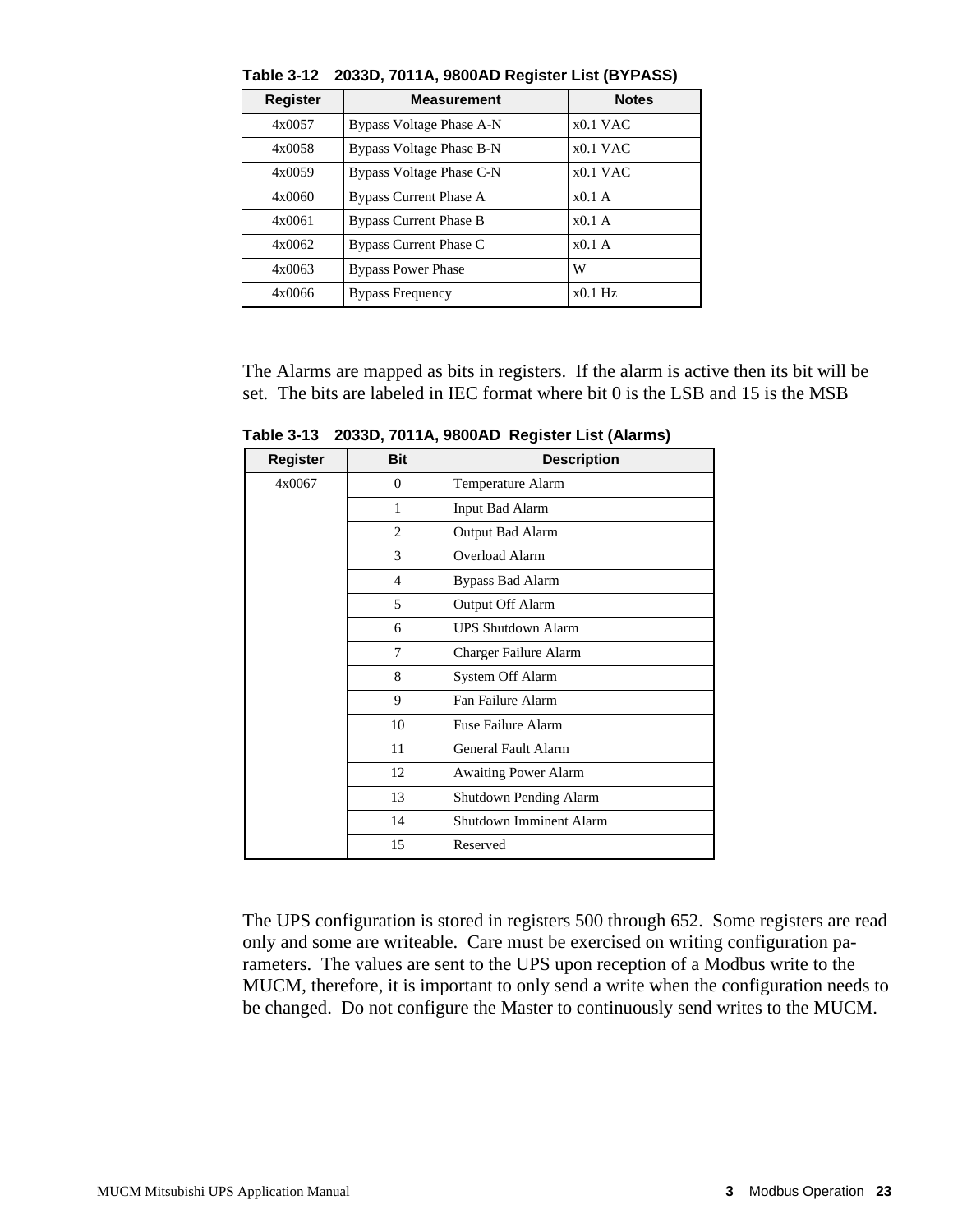| <b>Register</b>  | R/W          | <b>Measurement</b>                           | <b>Notes</b>                                                                                                                                                                                                                                                                                                                             |
|------------------|--------------|----------------------------------------------|------------------------------------------------------------------------------------------------------------------------------------------------------------------------------------------------------------------------------------------------------------------------------------------------------------------------------------------|
| 4x0499           | $\mathbb{R}$ | Read Only Bitmap of pending writes<br>to UPS | Bit $0 =$ Auto Reboot [503]<br>Bit $1 =$ Nominal Setting [504-517]<br>Bit $2 =$ Shutdown After Delay [518]<br>Bit $3$ = Reboot with Duration [519]<br>Bit $4 =$ Action taken at Shutdown [520]<br>Bit $5 =$ Startup After Delay [521]<br>Bit $6 = Test [522]$<br>Bit $7 = UPS$ Baud Rate [523]<br>Bit $8 = UPS$ Identification [524-555] |
| 4x0500           | R            | Number of Input Lines                        | $1 - 3$                                                                                                                                                                                                                                                                                                                                  |
| 4x0501           | R            | Number of Output Lines                       | $1 - 3$                                                                                                                                                                                                                                                                                                                                  |
| 4x0502           | $\mathbb{R}$ | Number of Bypass Lines                       | $0 - 3$                                                                                                                                                                                                                                                                                                                                  |
| 4x0504           | RW           | Nominal Input Voltage                        | <b>Volts</b>                                                                                                                                                                                                                                                                                                                             |
| 4x0505           | RW           | Nominal Input Frequency                      | $x0.1$ Hz                                                                                                                                                                                                                                                                                                                                |
| 4x0506           | RW           | Nominal Output Voltage                       | Volts                                                                                                                                                                                                                                                                                                                                    |
| 4x0507           | <b>RW</b>    | Nominal Output Frequency                     | $x0.1$ Hz                                                                                                                                                                                                                                                                                                                                |
| 4x0508           | <b>RW</b>    | Nominal VA Rating                            | VA                                                                                                                                                                                                                                                                                                                                       |
| 4x0509           | RW.          | Nominal Output Power                         | W                                                                                                                                                                                                                                                                                                                                        |
| 4x0511           | <b>RW</b>    | Audible Alarm                                | <b>Integer Value</b><br>$1 = Disabled$<br>$2=Enabled$<br>$3 =$ Muted<br>4=Disabled until Low Battery                                                                                                                                                                                                                                     |
| 4x0514           | RW           | <b>Battery Installed Month</b>               | $1 - 12$                                                                                                                                                                                                                                                                                                                                 |
| 4x0515           | RW           | <b>Battery Installed Day</b>                 | $1 - 31$                                                                                                                                                                                                                                                                                                                                 |
| 4x0516           | RW           | <b>Battery Installed Year</b>                | <b>XXXX</b>                                                                                                                                                                                                                                                                                                                              |
| 4x0520           | <b>RW</b>    | <b>Action Taken at Shutdown</b>              | 1=UPS Output OFF<br>2=UPS System OFF                                                                                                                                                                                                                                                                                                     |
| 4x0522<br>4x0523 | RW<br>RW     | Test<br><b>UPS Baud Rate</b>                 | $-1 =$ Abort<br>$0 = No$ Effect<br>$1 = General Test$<br>$2 =$ Battery Test<br>$3 = Deep Test$<br>1200, 2400, 4800, 9600, or 19200                                                                                                                                                                                                       |
|                  |              |                                              |                                                                                                                                                                                                                                                                                                                                          |

|  |  | Table 3-14 2033D, 7011A, 9800AD Register List (UPS Setup) |  |
|--|--|-----------------------------------------------------------|--|
|--|--|-----------------------------------------------------------|--|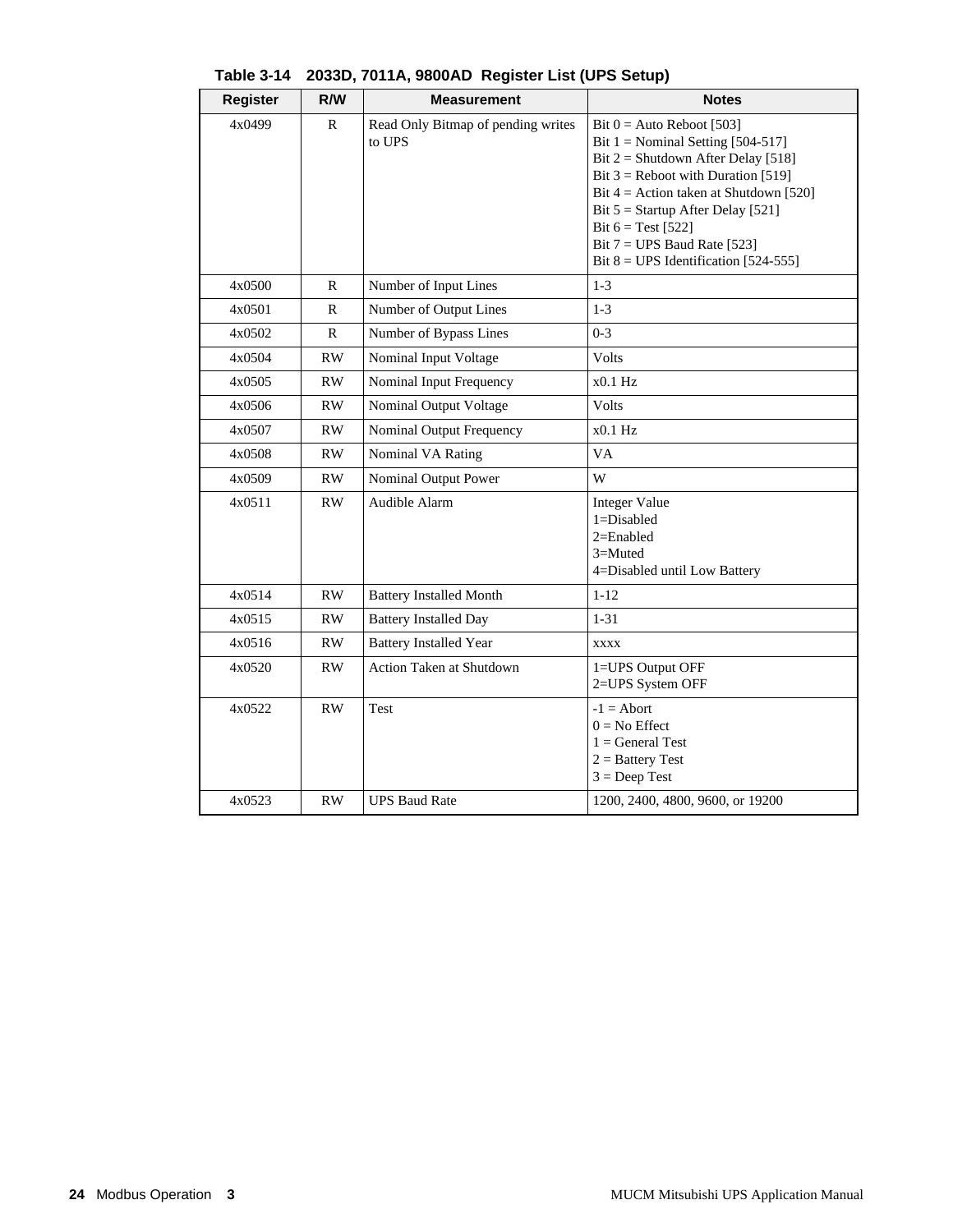| <b>Register</b>  | R/W          | <b>Measurement</b>                 | <b>Notes</b>                                                                                                                                                                        |
|------------------|--------------|------------------------------------|-------------------------------------------------------------------------------------------------------------------------------------------------------------------------------------|
| 4x0524<br>4x0555 | RW           | <b>Identification String</b>       | Packed ASCII                                                                                                                                                                        |
| 4x05556          | $\mathbb{R}$ | <b>Test Results</b>                | <b>Integer Value</b><br>$0 = No$ Tests Performed<br>$1 = Test$ Passed<br>$2 = Test In Progress$<br>$3 = General Test$ Failed<br>$4 =$ Battery Test Failed<br>$5 = Deep Test Failed$ |
| 4x0557<br>4x0588 | $\mathsf{R}$ | <b>Test Results String</b>         | Packed ASCII                                                                                                                                                                        |
| 4x0589<br>4x0604 | $\mathsf{R}$ | <b>UPS Manufacturer String</b>     | Packed ASCII                                                                                                                                                                        |
| 4x0605<br>4x0636 | $\mathbf{R}$ | <b>UPS Model String</b>            | Packed ASCII                                                                                                                                                                        |
| 4x0637<br>4x0652 | $\mathbf{R}$ | <b>UPS Software Version String</b> | Packed ASCII                                                                                                                                                                        |

**Table 3-15 2033D, 7011A, 9800AD Register List (UPS Setup)**

The MUCM serial port setup is stored in registers 653 through 676. Some of these registers are read only while some may be altered by sending writes to the MUCM. Care must be exercised when modifying these values because the serial ports will change their settings immediately and possibly cause a loss of communications.

Note: New values are stored to FLASH upon completion of the Modbus Write. Do not allow the Master to continuously send writes to the MUCM.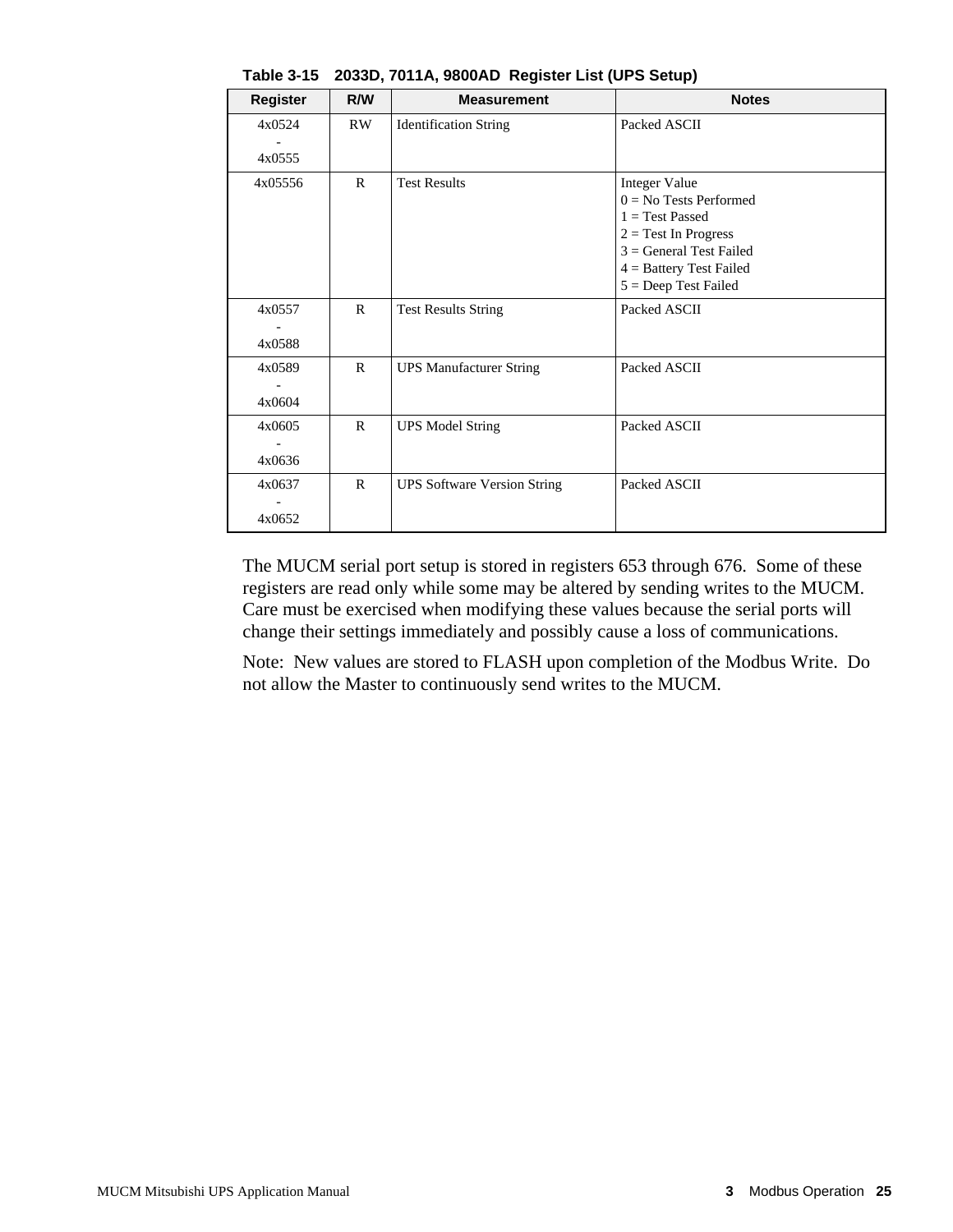| <b>Register</b>  | R/W          | <b>Measurement</b>                      | <b>Notes</b>                                                                                  |
|------------------|--------------|-----------------------------------------|-----------------------------------------------------------------------------------------------|
| 4x0653<br>4x0668 | RW           | <b>MUCM</b> Application Revision String | Packed ASCII                                                                                  |
| 4x0669           | <b>RW</b>    | <b>MUCM Port 1 Mode</b>                 | <b>Integer Value</b><br>$0 = Auto$ Detect<br>$1 = \text{SEC}$<br>$2 = MIT$<br>$(detault = 0)$ |
| 4x0670           | <b>RW</b>    | <b>MUCM Port 1 Baud Rate</b>            | 1200, 2400, 4800, 9600, 19200<br>$(detault = 9600)$                                           |
| 4x0671           | $\mathbb{R}$ | <b>MUCM</b> Port 1 Parity               | $0 = \text{NONE}$<br>$1 =$ EVEN<br>SEC always uses NONE<br>MIT always uses EVEN               |
| 4x0672           | <b>RW</b>    | <b>MUCM Port 2 Mode</b>                 | $5 =$ Modbus RTU Slave<br>$6 =$ Modbus ASCII Slave<br>$(default = 5)$                         |
| 4x0673           | RW.          | <b>MUCM Port 2 Baud Rate</b>            | 1200, 2400, 4800, 9600, 19200<br>$(detault = 9600)$                                           |
| 4x0674           | RW           | <b>MUCM</b> Port 2 Parity               | $0 = \text{NONE}$<br>$1 =$ EVEN<br>$(detault = EVEN)$                                         |
| 4x0675           | RW           | <b>MUCM Port 2 Modbus Slave Address</b> | 1-254 (default = 1)<br>Always responds to address 255.                                        |
| 4x0676           | <b>RW</b>    | <b>MUCM</b> Port 2 Data Bits            | 7 (valid for Modbus ASCII only)<br>8 (valid for RTU or ASCII)<br>$(default = 8)$              |

**Table 3-16 MUCM Setup Register List**

### **2033A and 9700 Register List**

The data from the UPS is presented as Holding Registers (4x). Registers 1 through 66 are read only 16-bit unsigned integers that provide data on the UPS System, Battery, Input, Output, and Bypass circuits. Several data points have an implied decimal place to give a greater precision for the reading. For example, register 15 indicates the frequency of Input times 0.1. A value of 599 indicates a frequency of 59.9Hz.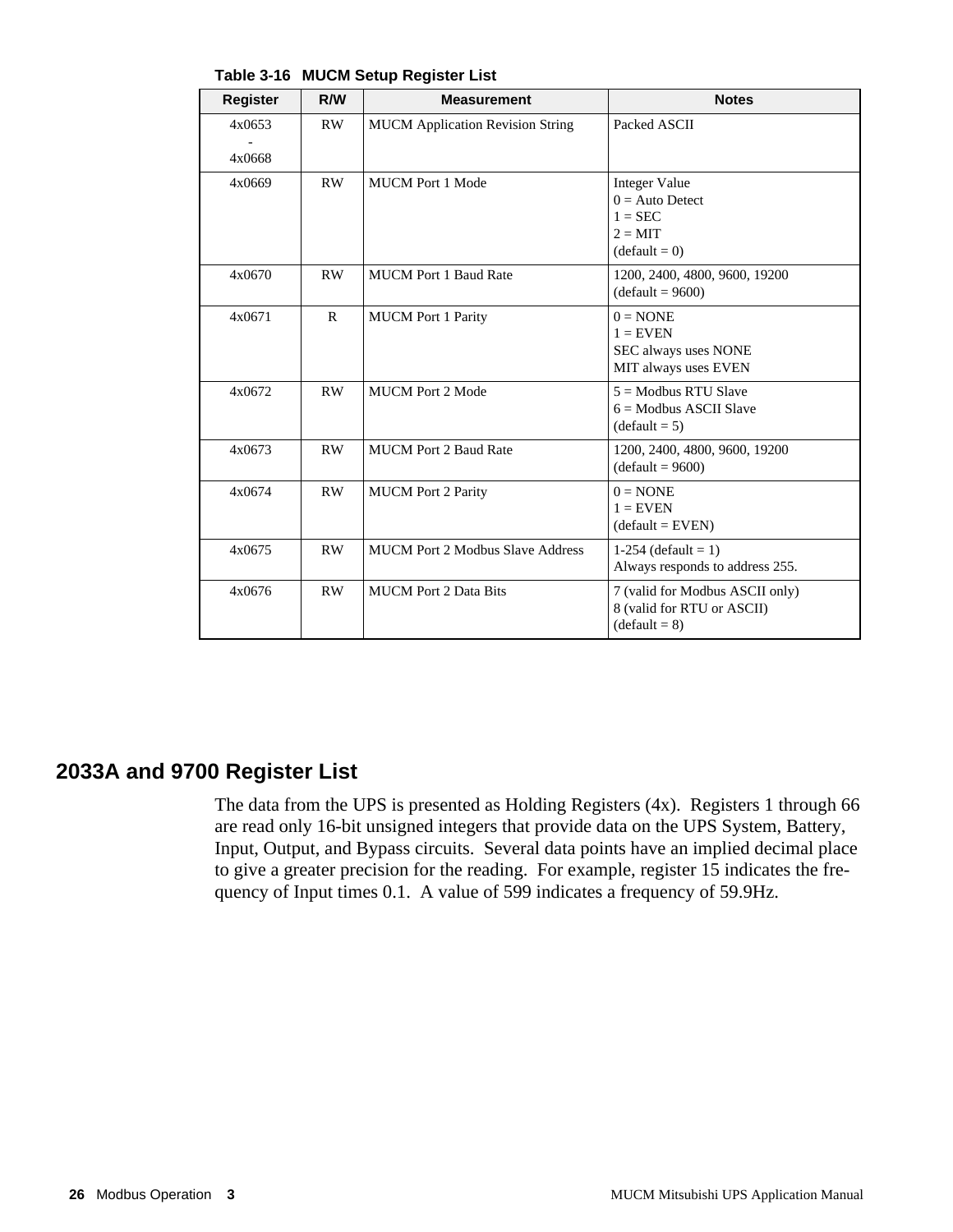| <b>Register</b> | <b>Measurement</b>     | <b>Notes</b>             |
|-----------------|------------------------|--------------------------|
| 4x0001          | <b>UPS</b> Device Type | Integer Value<br>$2=MIT$ |
| 4x0007          | % Battery Charge Left  | $0-100%$                 |
| 4x0008          | <b>Battery Voltage</b> | $x0.1$ VDC               |
| 4x0009          | <b>Battery Current</b> | x0.1A                    |
| 4x0011          | Discharge Time         | Hours                    |
| 4x0012          | Discharge Time         | <b>Minutes</b>           |
| 4x0013          | Discharge Time         | Seconds                  |

**Table 3-17 2033A, 9700 Register List (Battery)**

**Table 3-18 2033A, 9700 Register List (Input)**

| Register | <b>Measurement</b>           | <b>Notes</b> |
|----------|------------------------------|--------------|
| 4x0014   | <b>Input Line Bads</b>       | Count        |
| 4x0015   | <b>Input Frequency</b>       | $x0.1$ Hz    |
| 4x0019   | Input Voltage Phase A-B      | $x0.1$ VAC   |
| 4x0020   | Input Voltage Phase B-C      | $x0.1$ VAC   |
| 4x0021   | Input Voltage Phase C-A      | $x0.1$ VAC   |
| 4x0022   | Input Voltage Phase A-N      | $x0.1$ VAC   |
| 4x0023   | Input Voltage Phase B-N      | $x0.1$ VAC   |
| 4x0024   | Input Voltage Phase C-N      | $x0.1$ VAC   |
| 4x0025   | <b>Input Current Phase A</b> | $x0.1$ A     |
| 4x0026   | <b>Input Current Phase B</b> | $x0.1$ A     |
| 4x0027   | Input Current Phase C        | $x0.1$ A     |

**Table 3-19 2033A, 9700 Register List (Output)**

| <b>Register</b> | <b>Measurement</b>            | <b>Notes</b> |
|-----------------|-------------------------------|--------------|
| 4x0033          | Output Voltage Phase A-B      | $x0.1$ VAC   |
| 4x0034          | Output Voltage Phase B-C      | $x0.1$ VAC   |
| 4x0035          | Output Voltage Phase C-A      | $x0.1$ VAC   |
| 4x0036          | Output Voltage Phase A-N      | $x0.1$ VAC   |
| 4x0037          | Output Voltage Phase B-N      | $x0.1$ VAC   |
| 4x0038          | Output Voltage Phase C-N      | $x0.1$ VAC   |
| 4x0039          | Output Current Phase A        | $x0.1$ A     |
| 4x0040          | <b>Output Current Phase B</b> | $x0.1$ A     |
| 4x0041          | Output Current Phase C        | $x0.1$ A     |
| 4x0042          | Output Peak Current Phase A   | x0.1A        |
| 4x0043          | Output Peak Current Phase B   | $x0.1$ A     |
| 4x0044          | Output Peak Current Phase C   | x0.1A        |
| 4x0051          | <b>Output Frequency</b>       | $x0.1$ Hz    |
| 4x0052          | <b>Output Power</b>           | 0.1 W        |
| 4x0053          | <b>Output Power Factor</b>    | x0.01%       |
| 4x0092          | <b>Output Current Phase N</b> | $x0.1$ A     |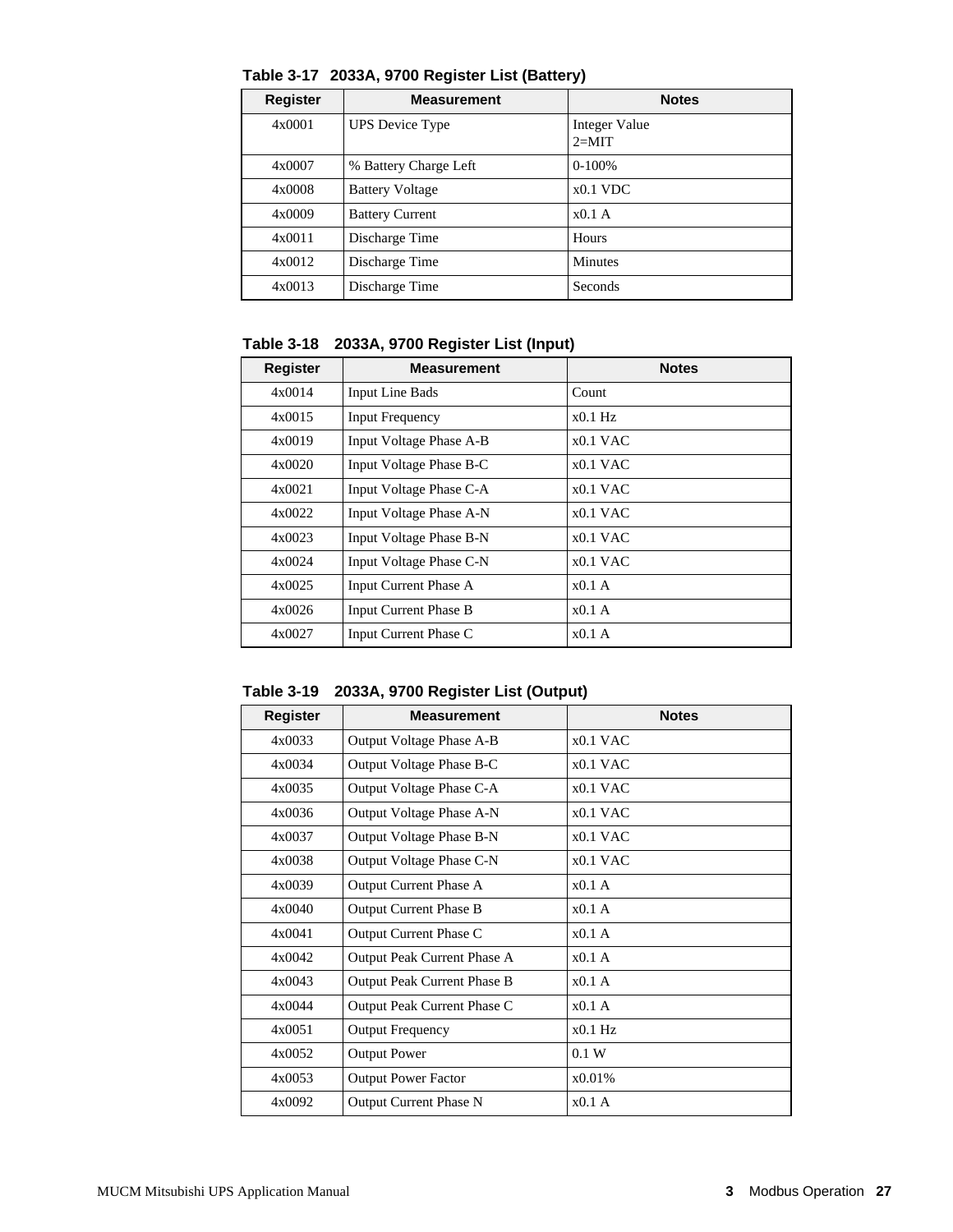| <b>Register</b> | <b>Measurement</b>       | <b>Notes</b> |
|-----------------|--------------------------|--------------|
| 4x0054          | Bypass Voltage Phase A-B | $x0.1$ VAC   |
| 4x0055          | Bypass Voltage Phase B-C | $x0.1$ VAC   |
| 4x0056          | Bypass Voltage Phase C-A | $x0.1$ VAC   |
| 4x0057          | Bypass Voltage Phase A-N | $x0.1$ VAC   |
| 4x0058          | Bypass Voltage Phase B-N | $x0.1$ VAC   |
| 4x0059          | Bypass Voltage Phase C-N | $x0.1$ VAC   |
| 4x0066          | <b>Bypass Frequency</b>  | $x0.1$ Hz    |

**Table 3-20 2033A, 9700 Register List (BYPASS)**

The Alarms are mapped as bits in registers. If the alarm is active then its bit will be set. The bits are labeled in IEC format where bit 0 is the LSB and 15 is the MSB. Unused bits are forced to zero.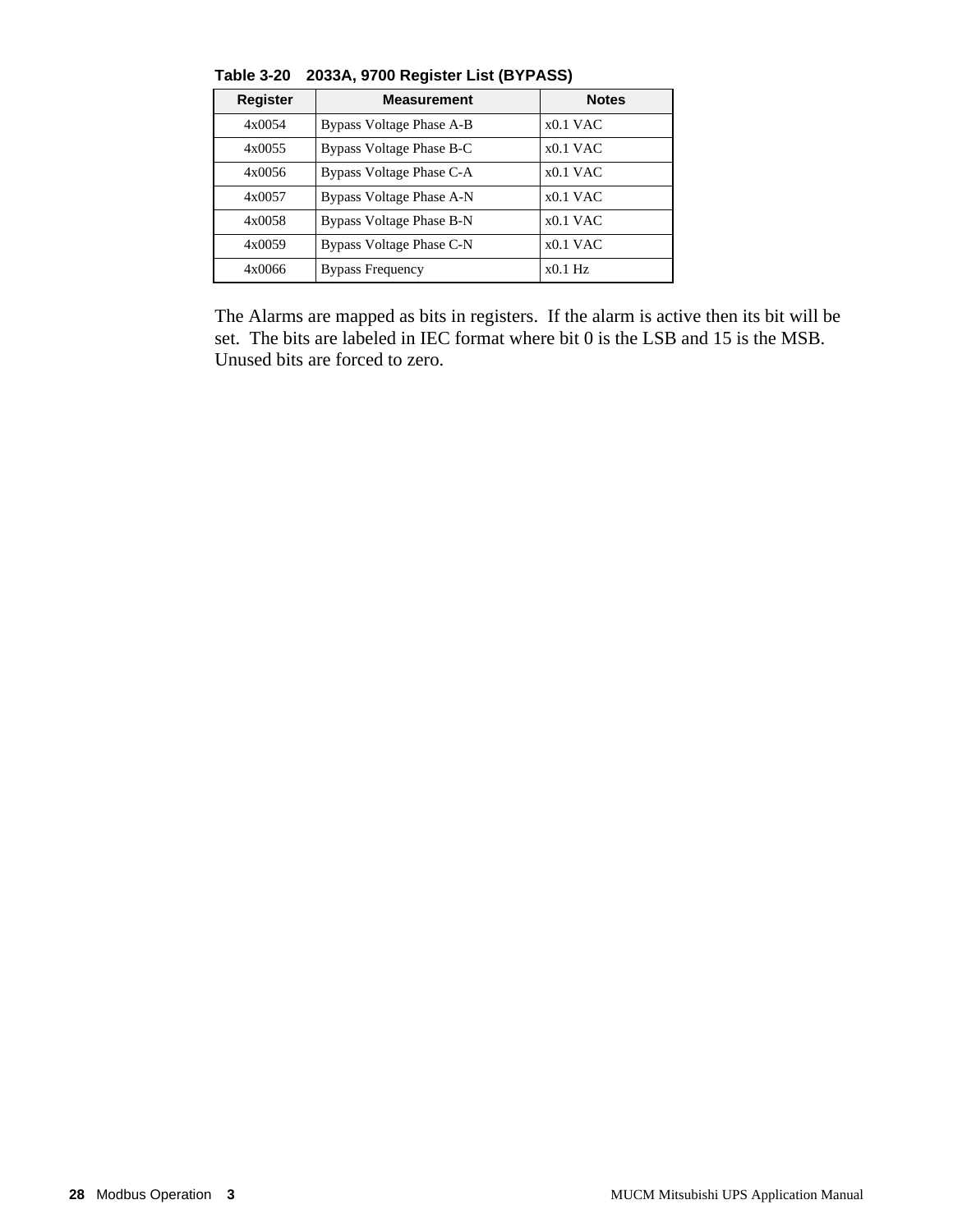| <b>Register</b>          | <b>Bit</b>     | Code         | <b>Description</b>                                  |  |
|--------------------------|----------------|--------------|-----------------------------------------------------|--|
| 4x0068                   | 1              | <b>UF007</b> | Converter Input Current Sensor Abnormal             |  |
| Fault 1<br>$(Bits 0-15)$ | 2              | <b>UF105</b> | DC Voltage Sensor Circuit Abnormal                  |  |
|                          | 5              | <b>UF102</b> | DC Undervoltage                                     |  |
|                          | 6              | <b>UF103</b> | DC Overvoltage                                      |  |
|                          | 11             | UF216        | <b>Inverter Output Current Sensor Abnormal</b>      |  |
|                          | 12             | <b>UF201</b> | Inverter Output Overvoltage +15%                    |  |
|                          | 13             | <b>UF202</b> | Inverter Output Undervoltage -15%                   |  |
| 4x0069                   | $\mathbf{0}$   | <b>UF306</b> | <b>UPS Control Power Circuit Error</b>              |  |
| Fault 1<br>(Bits 16-31)  | 3              | <b>UF301</b> | <b>UPS Control Microprocessor Circuit Error</b>     |  |
|                          | 5              | <b>UF305</b> | <b>UPS Control Circuit Error</b>                    |  |
|                          | 10             | <b>UF203</b> | <b>Inverter Output Overcurrent</b>                  |  |
|                          | 12             | <b>UF302</b> | UPS Control Microprocessor Circuit Error            |  |
|                          | 13             | <b>UF303</b> | <b>UPS Control Microprocessor Circuit Error</b>     |  |
|                          | 15             | <b>UF304</b> | <b>UPS Control Microprocessor Circuit Error</b>     |  |
| 4x0070                   | $\overline{c}$ | UF216        | Sensor Abnormal                                     |  |
| Fault 2<br>$(Bits 0-15)$ |                |              |                                                     |  |
| 4x0071                   | None           | None         | Reserved, No alarms                                 |  |
| Fault 2                  |                |              |                                                     |  |
| (Bits 16-31)             |                |              |                                                     |  |
| 4x0072<br>Fault 3        | $\overline{0}$ | <b>UF003</b> | Converter Abnormal                                  |  |
| $(Bits 0-15)$            | $\mathbf{1}$   | UF212        | Fan Power Source Abnormal                           |  |
|                          | $\overline{c}$ | <b>UF107</b> | CB <sub>2</sub> Abnormal                            |  |
|                          | 3              | UF214        | Cooling Fan Thermal Relay Abnormal                  |  |
|                          | 5              | UF213        | Inverter or Converter Overtemperature               |  |
|                          | 9              | <b>UF307</b> | <b>UPS Control Circuit Error</b>                    |  |
|                          | 11             | <b>UF209</b> | 52C Abnormal (Not Closed)                           |  |
|                          | 12             | <b>UF210</b> | 52C Abnormal (Not Open)                             |  |
|                          | 13             | <b>UF106</b> | DC Capacitor Abnormal                               |  |
|                          | 15             | <b>UF255</b> | 52C Abnormal                                        |  |
| 4x0073                   | 3              | UF309        | Inverter Output Voltage Sensed before 52C Closed    |  |
| Fault 3<br>(Bits 16-31)  | $\overline{4}$ | <b>UF401</b> | 52S Abnormal (Not Closed or Closed without command) |  |
|                          | 5              | <b>UF402</b> | 52S Abnormal (Not Opened or Open without command)   |  |
|                          | 6              | UF215        | Frequent Overload                                   |  |

**Table 3-21 2033A, 9700 Register List (Alarms)**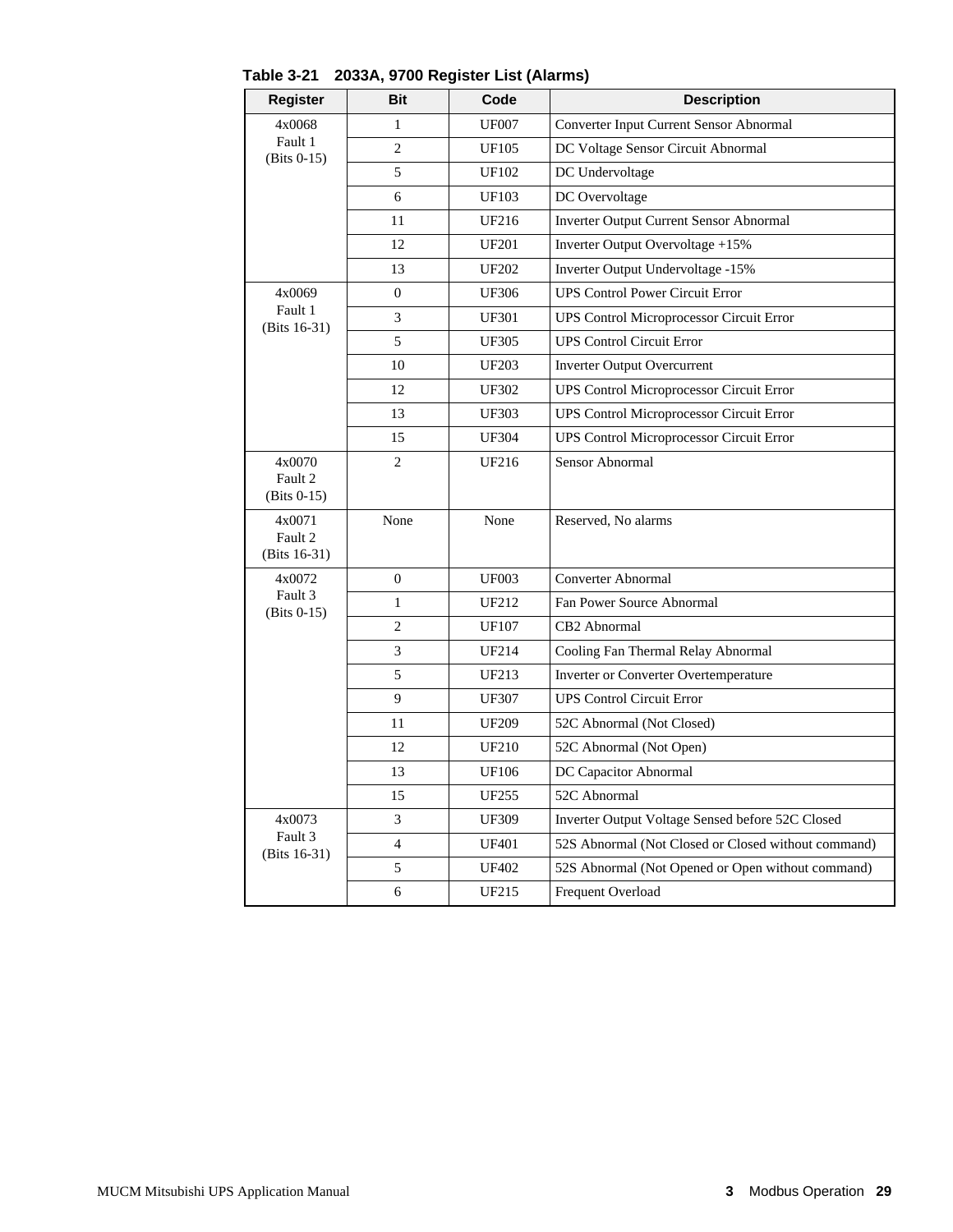| <b>Register</b>                    | <b>Bit</b>       | Code         | <b>Description</b>                                                                         |
|------------------------------------|------------------|--------------|--------------------------------------------------------------------------------------------|
| 4x0074<br>Fault 4                  | $\mathbf{0}$     | UF053        | Input Contactor CB1 not Open under correct<br>sequence                                     |
| $(Bits 0-15)$                      | 1                | <b>UF052</b> | Input Circuit Breaker CB1 Tripped                                                          |
|                                    | $\overline{c}$   | UF257        | 52C Abnormal, did NOT Open after manual<br>transfer to bypass.                             |
|                                    | 3                | UF451        | 52S Abnormal NOT closed, or closed with<br>no manual transfer command.                     |
|                                    | 4                | <b>UF153</b> | CB2 DC Circuit Breaker Tripped                                                             |
|                                    | 5                | UF154        | CB2 Abnormal                                                                               |
|                                    | 9                | <b>UF158</b> | <b>Battery Liquid Level Low</b>                                                            |
|                                    | 10               | UF157        | <b>Battery Overtemperature</b>                                                             |
|                                    | 11               | UF156        | CB2 Tripped (after prolonged battery<br>overtemperature 2Hr)                               |
|                                    | 13               | UF256        | Output Voltage Abnormal outside +/- 5%                                                     |
|                                    | 15               | <b>UF352</b> | Control Power Supply Abnormal                                                              |
| 4x0075                             | $\boldsymbol{0}$ | <b>FU159</b> | DC Ground Fault                                                                            |
| Fault 4<br>(Bits $16-31$ )         | 2                | UF160        | DC Circuit Sensor Abnormal                                                                 |
|                                    | 3                | <b>UF351</b> | DC Control Fuse Blown                                                                      |
|                                    | $\overline{4}$   | UF151        | DC Voltage Abnormal, DC Buss does not<br>return to Float after power restored (24Hr)       |
|                                    | 5                | UF152        | DC Voltage Abnormal, DC Buss does not<br>return to Equalize after power restored<br>(24Hr) |
|                                    | 9                | UF162        | DC Circuit Abnormal                                                                        |
|                                    | 11               | UF356        | <b>UPS Control Circuit Error</b>                                                           |
|                                    | 12               | UF357        | "Inverter Start" Switch Abnormal                                                           |
|                                    | 13               | <b>UF358</b> | "Inverter Stop" Switch Abnormal                                                            |
|                                    | 14               | UF359        | "Inverter Operation" Switch Abnormal                                                       |
|                                    | 15               | <b>UF360</b> | "Bypass Operation" Switch Abnormal                                                         |
| 4x0076<br>Fault 5                  | $\boldsymbol{0}$ | <b>UF255</b> | 52C Abnormal, Opened during Inverter Load<br>Supply                                        |
| $(Bits 0-15)$                      | 2                | <b>UF355</b> | <b>UPS Control Circuit Error</b>                                                           |
| 4x0077<br>Fault 5<br>(Bits 16-31)  | None             | None         | Reserved, No alarms                                                                        |
| 4x0078<br>Fault 6<br>$(Bits 0-15)$ | $\mathbf{1}$     | <b>UA802</b> | AC Input Frequency Out of Range                                                            |
| 4x0079<br>Fault 6<br>(Bits 16-31)  | None             | None         | Reserved, No alarms                                                                        |

**Table 3-22 2033A, 9700 Register List (Alarms)**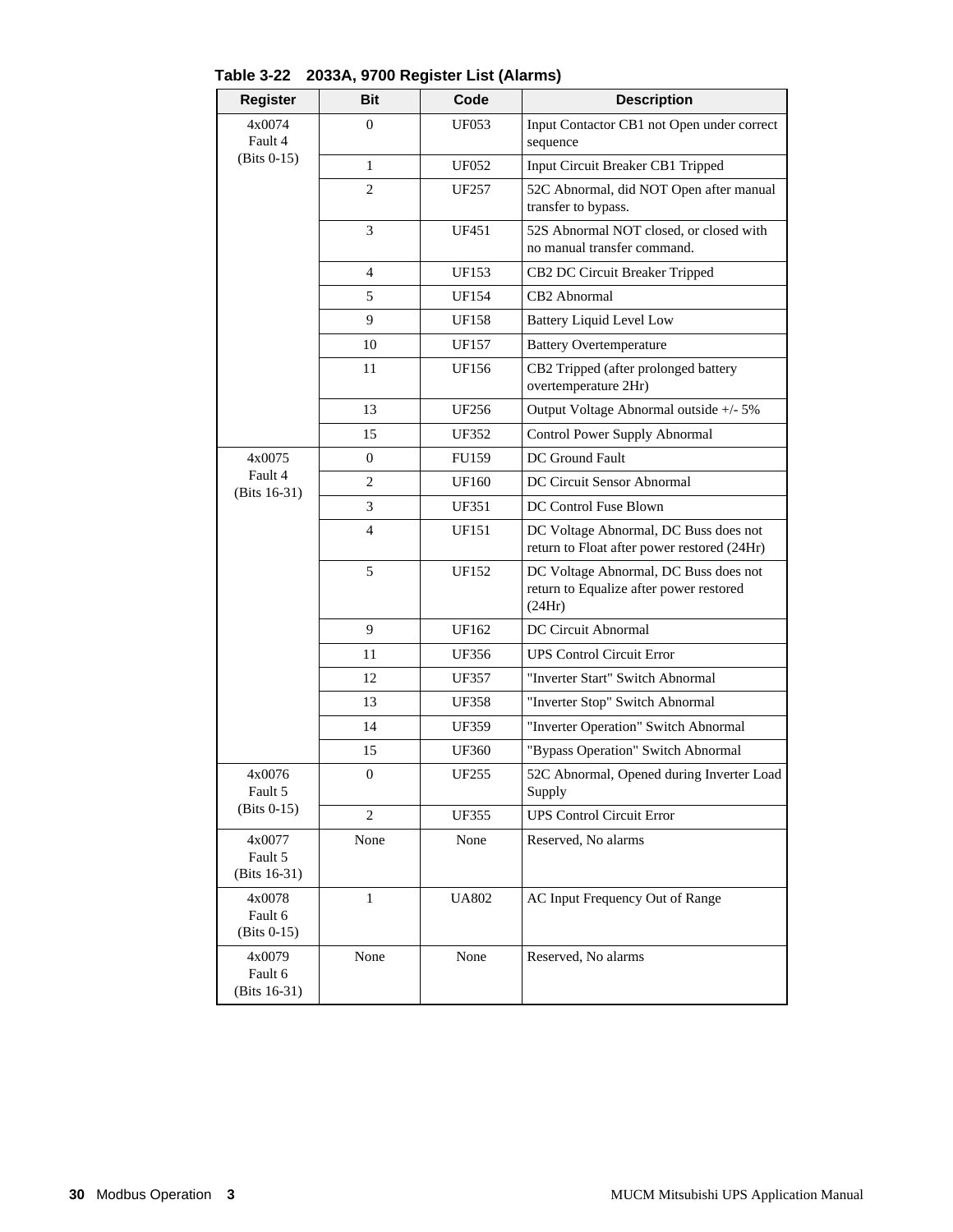| <b>Register</b>         | Bit            | Code         | <b>Description</b>                                                                                   |
|-------------------------|----------------|--------------|------------------------------------------------------------------------------------------------------|
| 4x0080                  | $\overline{0}$ | <b>UF056</b> | Converter Input Current Overload                                                                     |
| Fault 7<br>(Bits 0-15)  | $\mathbf{1}$   | <b>UF058</b> | Cooling Fan Abnormal (Converter Circuit)                                                             |
|                         | $\overline{c}$ | <b>UF057</b> | Converter Overtemperature                                                                            |
|                         | 3              | UF362        | <b>UPS Control Circuit Error</b>                                                                     |
|                         | 4              | UF161        | CB2 Tripped (DC Voltage Abnormal) DC<br>Buss does not return to Float after power<br>restored (48Hr) |
|                         | 5              | <b>UF254</b> | 88C Abnormal - Fan AC Source Abnormal<br>during Inverter Operation                                   |
|                         | 6              | UF059        | Converter Abnormal, Preliminary Charge<br>Impossible                                                 |
|                         | 7              | <b>UF060</b> | Converter Abnormal                                                                                   |
|                         | 8              | UF363        | Voltage Adjust Error                                                                                 |
|                         | 9              | <b>UF258</b> | Frequent Overload                                                                                    |
| 4x0081                  | 8              | <b>UF806</b> | Inverter Overload > 100%                                                                             |
| Fault 7<br>(Bits 16-31) | 9              | <b>UF807</b> | Inverter Overload $> 110\%$                                                                          |
|                         | 10             | <b>UF808</b> | Inverter Overload $>125\%$                                                                           |
|                         | 11             | <b>UF809</b> | Inverter Overload > 150%                                                                             |
|                         | 12             | <b>UF810</b> | Inverter Overload, Momentary Overcurrent<br>while load powered by inverter                           |
|                         | 13             | UF836        | Converter Overload                                                                                   |
| 4x0082                  | $\overline{0}$ | UA823        | CB1 OFF, AC Input Contactor OPEN                                                                     |
| Fault 8<br>(Bits 0-15)  | $\mathbf{1}$   | US824        | CB2 OFF, DC Contactor OPEN                                                                           |
|                         | $\overline{c}$ | UA826        | CB101 OFF, Control Breaker Opened<br>During Inverter Load Supply.                                    |
|                         | 5              | <b>UA819</b> | <b>Remote Start Button Abnormal</b>                                                                  |
|                         | 6              | <b>UA820</b> | Remote Stop button Abnormal                                                                          |
|                         | 7              | UA812        | Bypass Voltage Out of Range +-20%                                                                    |
|                         | 8              | <b>UA817</b> | <b>Emergency Stop Activated</b>                                                                      |
|                         | 9              | <b>UA827</b> | 52C Not Permitted, Transfer Permitted<br>switch open                                                 |
|                         | 10             | <b>UA830</b> | AC Input Undervoltage                                                                                |
|                         | 11             | None         | Manual Bypass Switch ON                                                                              |
|                         | 12             | UA803        | AC Input Phase Rotation Error                                                                        |
|                         | 13             | UA805        | Ambient Temperature Abnormal HIGH                                                                    |
|                         | 14             | <b>UA804</b> | <b>Battery DC Precharge Circuit Abnormal</b>                                                         |
|                         | 15             | <b>UA801</b> | AC Input Voltage Out of Range - Fell below<br>-18% threshold.                                        |

**Table 3-23 2033A, 9700 Register List (Alarms)**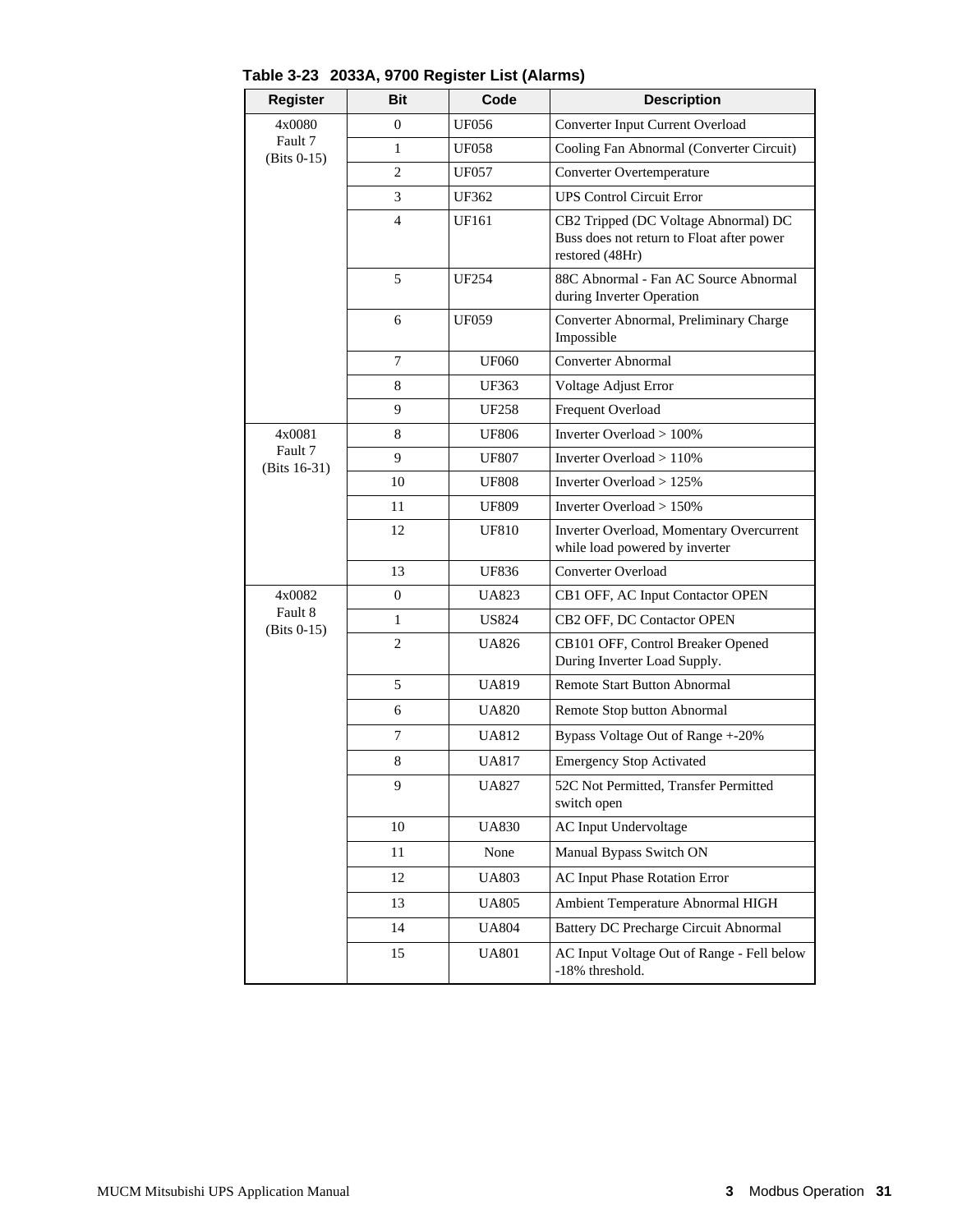| <b>Register</b>           | <b>Bit</b>     | Code         | <b>Description</b>                                                         |
|---------------------------|----------------|--------------|----------------------------------------------------------------------------|
| 4x0083                    | $\overline{0}$ | <b>UA811</b> | Bypass Voltage Out of Range +/-15%                                         |
| Fault 8<br>(Bits 16-31)   | $\mathbf{1}$   | <b>NONE</b>  | Transfer Failure (Load Stop)                                               |
|                           | $\overline{c}$ | <b>UA813</b> | <b>Bypass Phase Rotation Error</b>                                         |
|                           | 3              | <b>UA814</b> | <b>Bypass Frequency Out of Range</b>                                       |
|                           | 4              | <b>UA816</b> | Extended Bypass Operation (10 minutes)                                     |
|                           | 5              | <b>UA831</b> | Emergency Bypass Switch ON                                                 |
|                           | 6              | <b>UA822</b> | Generator Operation (Transfer to Bypass not permitted)                     |
|                           | 8              | <b>UA832</b> | Interrupted Transfer to Bypass                                             |
|                           | 9              | <b>UA821</b> | UPS Stopped (Transfer Inhibited, Bypass Voltage out of<br>range)           |
|                           | 10             | <b>UA835</b> | UPS Stopped (Transfer Inhibited, Inverter Asynchronous)                    |
|                           | 11             | <b>UA804</b> | <b>Battery Abnormal</b>                                                    |
| 4x0084                    | 0              |              | Inverter is operating and powering the load                                |
| Status 1<br>$(Bits 0-15)$ | $\mathbf{1}$   |              | Ex. Alarm, Minor Fault                                                     |
|                           | $\overline{2}$ |              | <b>Inverter Running</b>                                                    |
|                           | 3              |              | Inverter S/S, Inverter is Started from Local or Remote                     |
|                           | 4              |              | Battery Operation 1, 3 minute alarm time delay after battery<br>backup     |
|                           | 5              |              | Battery Low Voltage, near depletion due to prolonged AC<br>Fail            |
|                           | 6              |              | Overload, UPS Output Capacity Exceeded                                     |
|                           | 7              |              | Overload, (Level Reached)                                                  |
|                           | 8              |              | Enable to Remote Operation                                                 |
|                           | 9              |              | <b>Remote Operation</b>                                                    |
|                           | 10             |              | Battery Depletion, Shutdown Imminent                                       |
|                           | 11             |              | Battery Abnormal, Overtemperature or Low Liquid Level                      |
|                           | 12             |              | Converter Operation, 1=Running                                             |
|                           | 13             |              | Battery Operation 2, UPS in Battery Backup Mode                            |
|                           | 14             |              | CB1 1=Closed                                                               |
|                           | 15             |              | CB2 1=Closed                                                               |
| 4x0085                    | $\overline{0}$ |              | Converter is operating and supplying Inverter                              |
| Status 1<br>(Bits 16-31)  | $\mathbf{1}$   |              | Battery Operation 3, No alarm time delay after battery<br>backup initiated |
|                           | 2              |              | 52C 1=Closed                                                               |
|                           | 3              |              | AC Input Abnormal, Voltage or Frequency out of range                       |
|                           | 4              |              | Equalize Charge, UPS in Equalize Mode                                      |
|                           | 5              |              | Output Overload, (Inverter Stop)                                           |
|                           | 6              |              | <b>Test Mode</b>                                                           |
|                           | 7              |              | Output Switch Abnormal, 52S or 52C Abnormal                                |
|                           | 8              |              | <b>Battery Charge</b>                                                      |

### **Table 3-24 2033A, 9700 Register List (Alarms and Status)**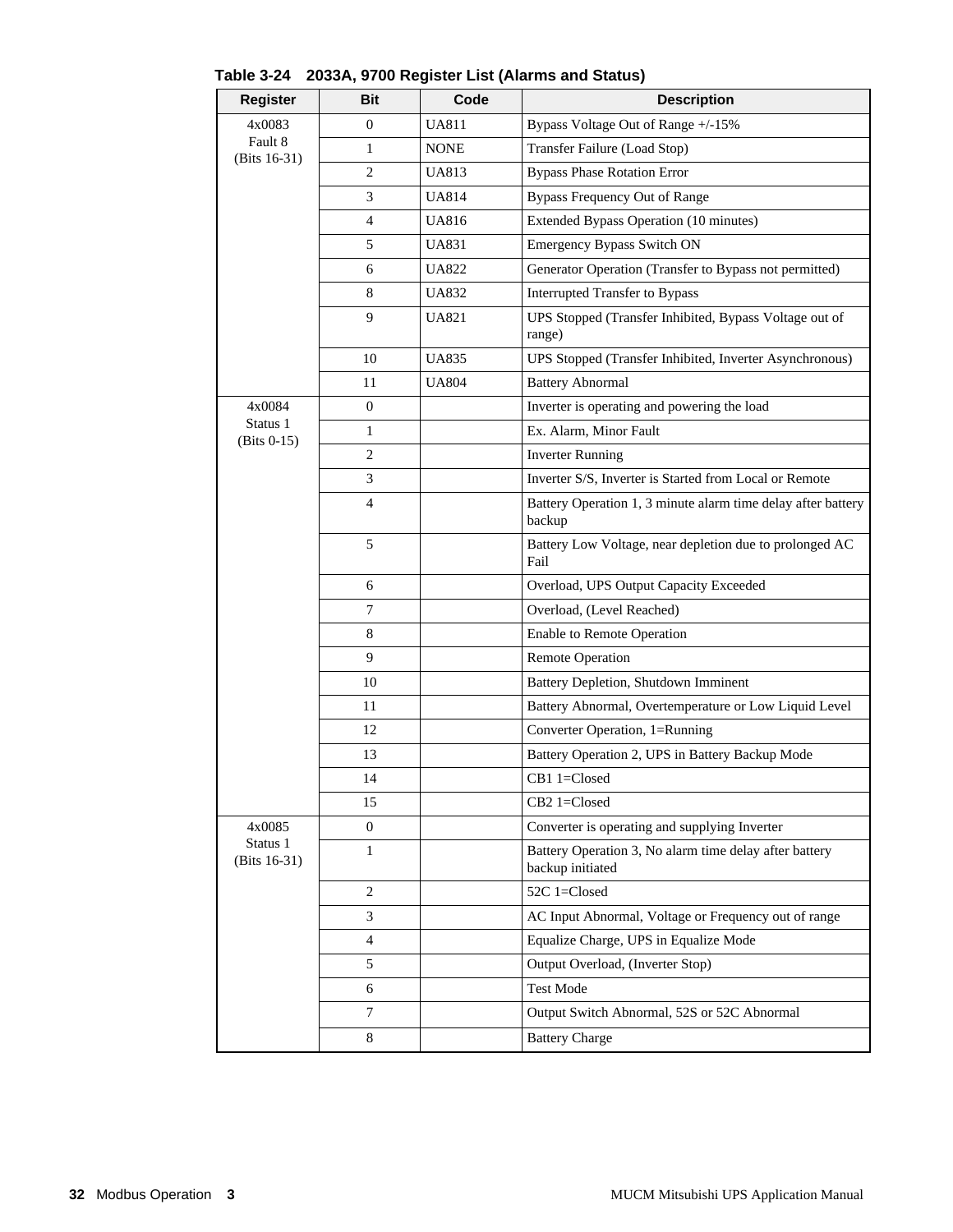| <b>Register</b>                                  | <b>Bit</b>     | <b>Description</b>                                                   |  |  |  |
|--------------------------------------------------|----------------|----------------------------------------------------------------------|--|--|--|
| 4x0086                                           | $\theta$       | CB1 Alarm                                                            |  |  |  |
| Status <sub>2</sub><br>$(Bits 0-15)$             | $\mathbf{1}$   | CB2 Alarm                                                            |  |  |  |
|                                                  | $\overline{c}$ | 52C Alarm                                                            |  |  |  |
| 4x0087<br>Status <sub>2</sub><br>(Bits $16-31$ ) | <b>NONE</b>    | Reserved                                                             |  |  |  |
| 4x0088                                           | $\overline{0}$ | Synchronism, Inverter is synchronized to external source             |  |  |  |
| Status 3<br>$(Bits 0-15)$                        | $\mathbf{1}$   | Asnychronism, Inverter is in the free running mode                   |  |  |  |
|                                                  | $\overline{2}$ | Voltage Equalize Answer, DC Voltage reached equalizing voltage level |  |  |  |
|                                                  | 5              | 52S 1=Closed                                                         |  |  |  |
|                                                  | 6              | CB3 1=Closed                                                         |  |  |  |
|                                                  | $\overline{7}$ | Bypass Operation, Load powered via static Bypass Line                |  |  |  |
|                                                  | 8              | Bypass Input Abnormal, Voltage or Frequency Out of Range             |  |  |  |
|                                                  | 10             | <b>Bypass Abnormal</b>                                               |  |  |  |
|                                                  | 12             | Synchronism 2                                                        |  |  |  |
|                                                  | 13             | Load Supply, Load powered by UPS (Inverter or Bypass)                |  |  |  |
|                                                  | 14             | Generator Operation, 1=UPS on Generator                              |  |  |  |
| 4x0089<br>Status 3<br>(Bits 16-31)               | <b>NONE</b>    | Reserved                                                             |  |  |  |
| 4x0090<br><b>EX Status</b>                       | $\overline{0}$ | Direction of Battery Current (1=Discharge, 0=Charging)               |  |  |  |
| $(Bits 0-15)$                                    | $\mathbf{1}$   | <b>Battery Floating</b>                                              |  |  |  |
|                                                  | $\mathbf{2}$   | <b>Input Power Failure Detection</b>                                 |  |  |  |
|                                                  | 3              | <b>Input Power Failure</b>                                           |  |  |  |
| 4x0091<br><b>EX Status</b><br>(Bits 16-31)       | <b>NONE</b>    | Reserved                                                             |  |  |  |

**Table 3-25 2033A, 9700 Register List (Status)**

The MUCM serial port setup is stored in registers 653 through 676. Some of these registers are read only while some may be altered by sending writes to the MUCM. Care must be exercised when modifying these values because the serial ports will change their settings immediately and possibly cause a loss of communications.

Note: New values are stored to FLASH upon completion of the Modbus Write. Do not allow the Master to continuously send writes to the MUCM.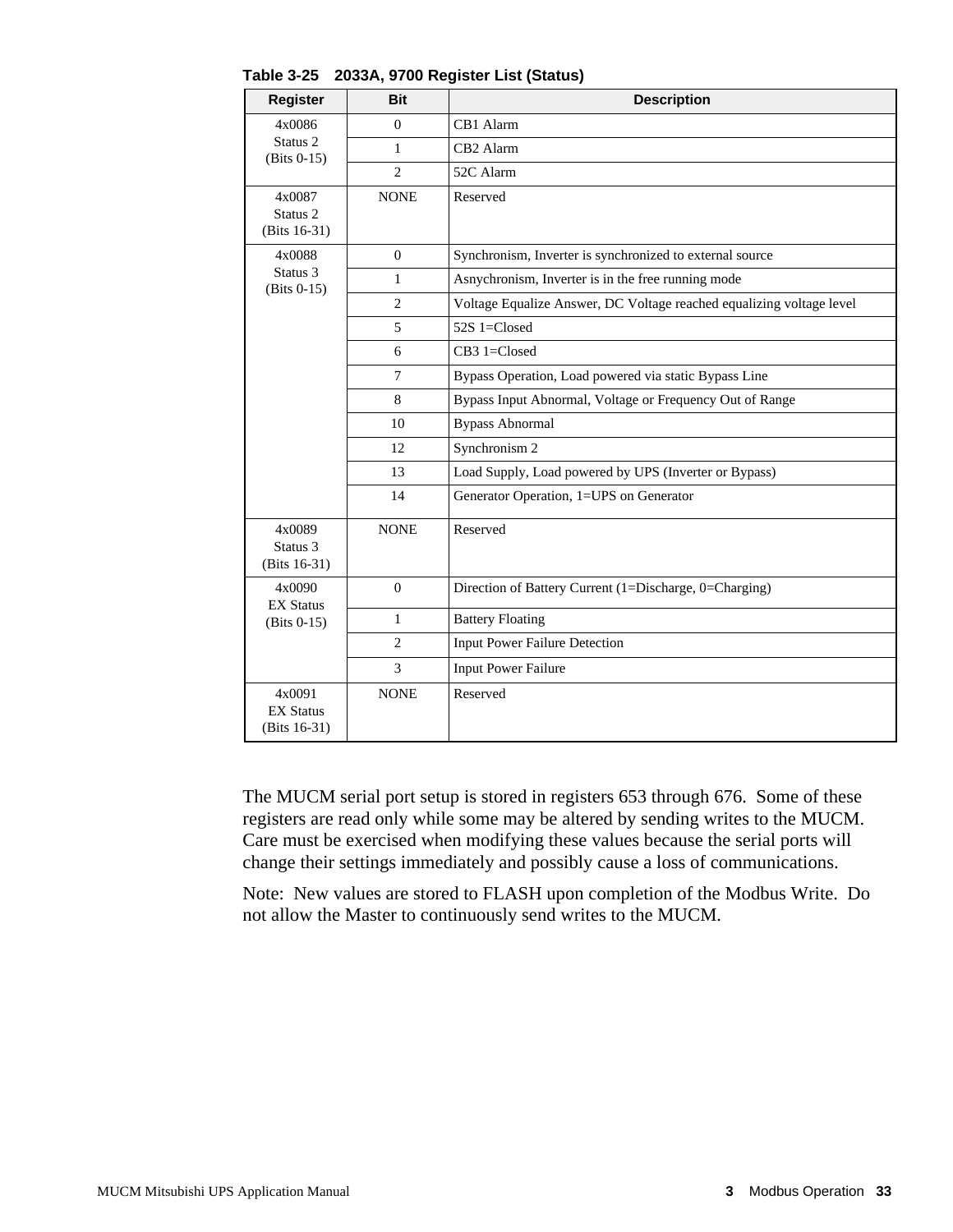| <b>Register</b>  | R/W          | <b>Measurement</b>                      | <b>Notes</b>                                                                                  |
|------------------|--------------|-----------------------------------------|-----------------------------------------------------------------------------------------------|
| 4x0653<br>4x0668 | RW           | <b>MUCM</b> Application Revision String | Packed ASCII                                                                                  |
| 4x0669           | RW           | <b>MUCM</b> Port 1 Mode                 | <b>Integer Value</b><br>$0 =$ Auto Detect<br>$1 = \text{SEC}$<br>$2 = MIT$<br>$(detault = 0)$ |
| 4x0670           | RW           | <b>MUCM Port 1 Baud Rate</b>            | 1200, 2400, 4800, 9600, 19200<br>$(default = 9600)$                                           |
| 4x0671           | $\mathbf{R}$ | <b>MUCM</b> Port 1 Parity               | $0 = \text{NONE}$<br>$1 =$ EVEN<br>SEC always uses NONE<br>MIT always uses EVEN               |
| 4x0672           | RW           | <b>MUCM</b> Port 2 Mode                 | $5 =$ Modbus RTU Slave<br>$6 =$ Modbus ASCII Slave<br>$(default = 5)$                         |
| 4x0673           | RW           | <b>MUCM Port 2 Baud Rate</b>            | 1200, 2400, 4800, 9600, 19200<br>$(default = 9600)$                                           |
| 4x0674           | RW           | <b>MUCM</b> Port 2 Parity               | $0 = \text{NONE}$<br>$1 =$ EVEN<br>$(default = EVEN)$                                         |
| 4x0675           | RW           | <b>MUCM Port 2 Modbus Slave Address</b> | 1-254 (default = 1)<br>Always responds to address 255.                                        |
| 4x0676           | <b>RW</b>    | <b>MUCM</b> Port 2 Data Bits            | 7 (valid for Modbus ASCII only)<br>8 (valid for RTU or ASCII)<br>$(default = 8)$              |

**Table 3-26 MUCM Setup Register List**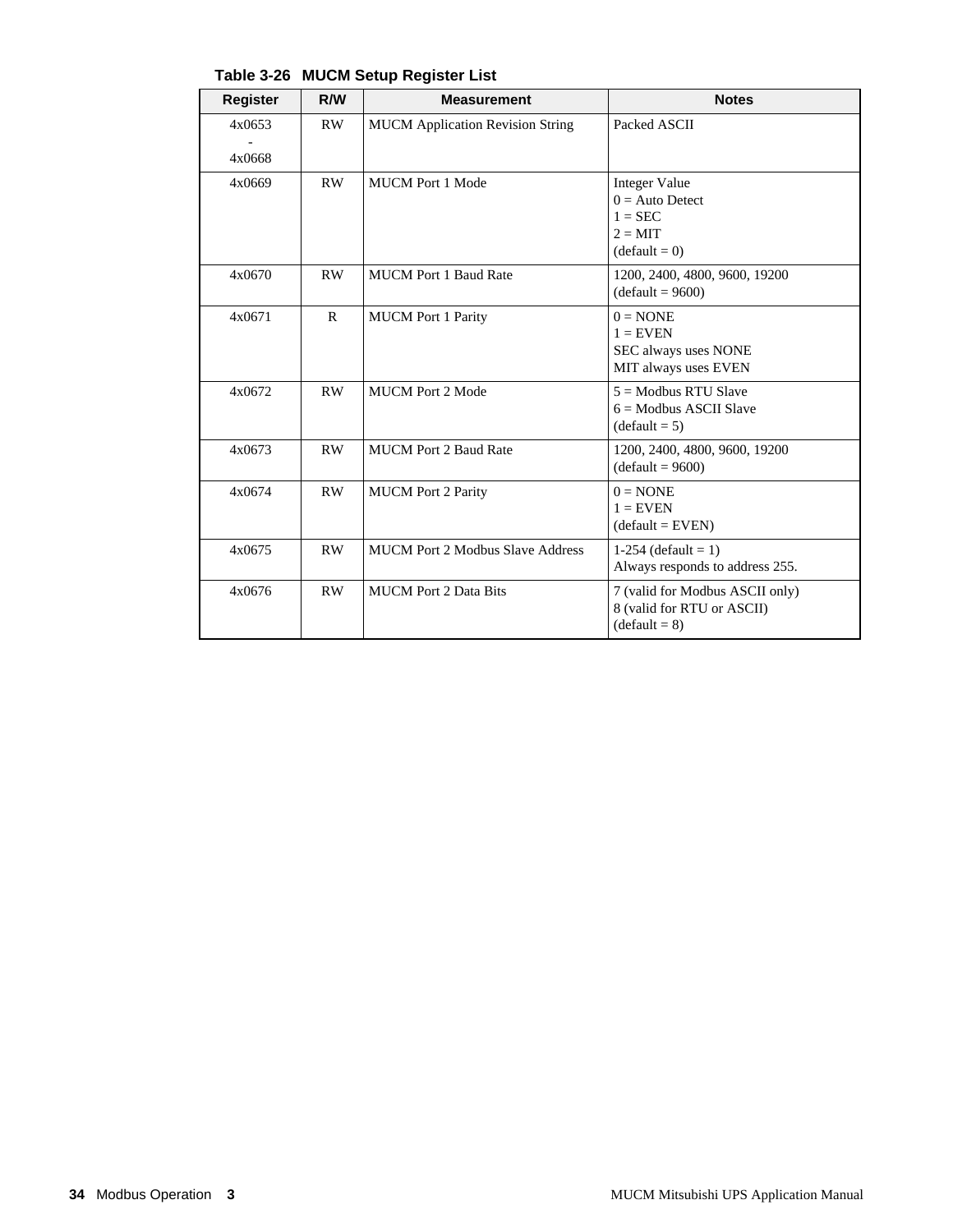# **Examples**

**4**

### **Example 1**

Figure 4-1 shows system with three UPSs to be connected to a Modbus master. UPS 1 is a 2033C, UPS 2 is a 9700, and UPS 3 is a 9800AD. Each UPS has its own MUCM connected via an MU1 RS-232 cable. The Modbus RTU Master has an RS-485 port and is configured for 19200 baud, 8 data bits, 1 stop bit and NONE parity. Each MUCM is configured as shown in Table 4-1.

| <b>Parameter</b>    | <b>MUCM1</b>        |                      |          | <b>MUCM 2</b>        |                      | <b>MUCM3</b>         |  |
|---------------------|---------------------|----------------------|----------|----------------------|----------------------|----------------------|--|
|                     | Port 1              | Port 2               | Port 1   | Port 2               | Port 1               | Port 2               |  |
| Mem/Run/Halt Switch | Run                 | Ignored              | Run      | Ignored              | Run                  | Ignored              |  |
| Protocol Mode       | 2033C<br><b>UPS</b> | Modbus<br><b>RTU</b> | 9700 UPS | Modbus<br><b>RTU</b> | 9800AD<br><b>UPS</b> | Modbus<br><b>RTU</b> |  |
| <b>Baud Rate</b>    | 9600                | 19200                | 9600     | 19200                | 9600                 | 19200                |  |
| Parity              | Auto                | <b>NONE</b>          | Auto     | <b>NONE</b>          | Auto                 | <b>NONE</b>          |  |
| Data Bits           | 8                   | 8                    | 8        | 8                    | 8                    | 8                    |  |
| <b>Stop Bits</b>    |                     |                      |          |                      |                      |                      |  |
| Slave Address       | N/A                 |                      | N/A      | $\overline{c}$       | N/A                  | 3                    |  |

**Table 4-1 Example 1 Settings**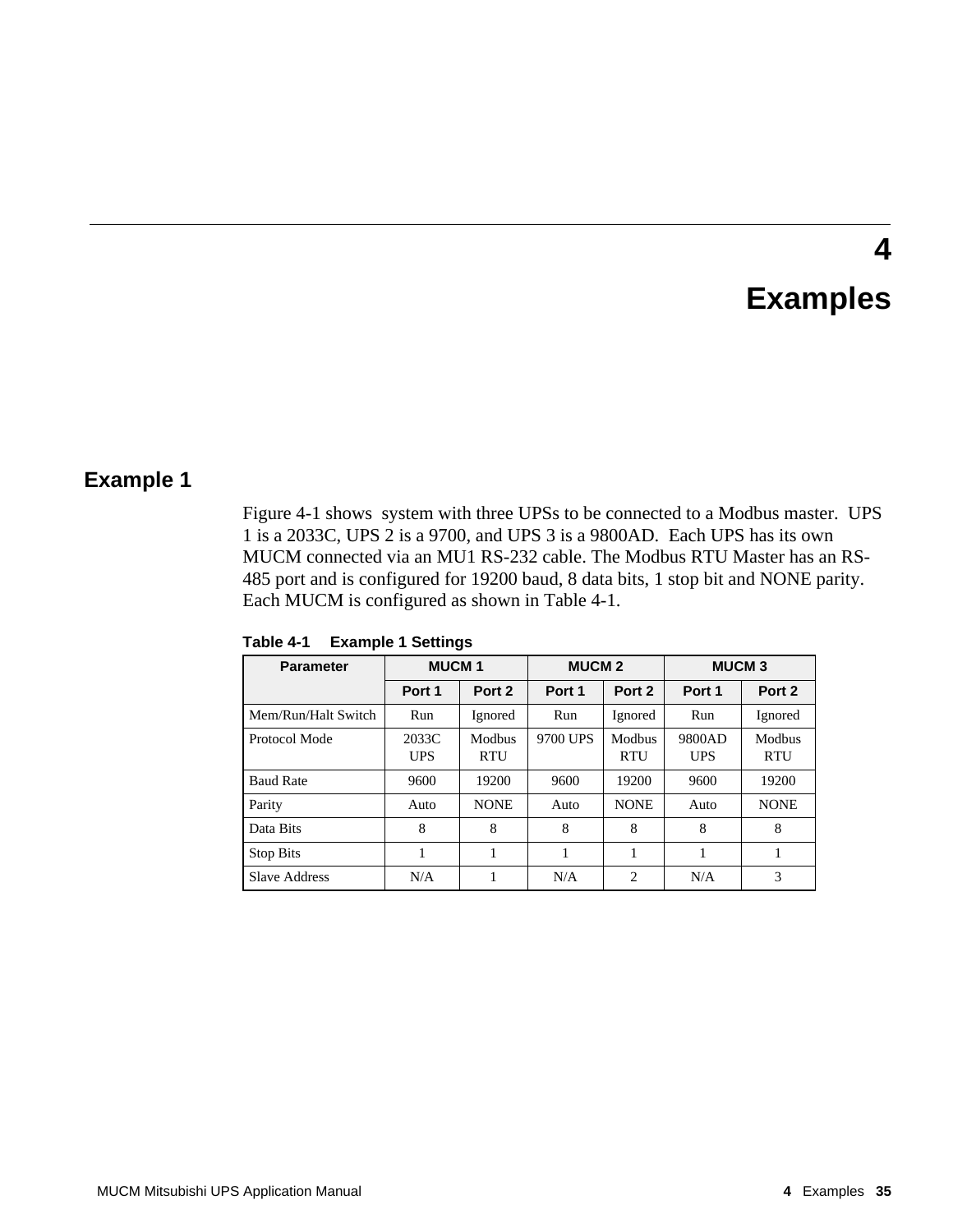

### **Figure 4-1 Example 1 Layout**

Port 2 of the MUCM is RS-485 so a simple 4-wire cable is required to connect to most Modbus equipment. A twisted pair cable such as Belden 8723 should be used with one pair on the TX and the other pair on the RX circuit.

| <b>Master</b> | <b>MUCM1</b>                                                                                                                                                                                                                                  | <b>MUCM 2</b>                                                                                                                                                                                                                                                                                                                                                                                                                                                                               | <b>MUCM3</b> |
|---------------|-----------------------------------------------------------------------------------------------------------------------------------------------------------------------------------------------------------------------------------------------|---------------------------------------------------------------------------------------------------------------------------------------------------------------------------------------------------------------------------------------------------------------------------------------------------------------------------------------------------------------------------------------------------------------------------------------------------------------------------------------------|--------------|
| $Tx+$         | $IN+$<br><u> The Communication of the Communication of the Communication of the Communication of the Communication of the Communication of the Communication of the Communication of the Communication of the Communication of the Commun</u> | $IN^+$ $\longrightarrow$ $IN^+$<br><u> The Communication of the Communication of the Communication of the Communication of the Communication of the Communication of the Communication of the Communication of the Communication of the Communication of the Commun</u>                                                                                                                                                                                                                     |              |
| $Tx -$        | $IN-$                                                                                                                                                                                                                                         | IN-<br>$\begin{tabular}{lllllllllll} \toprule \multicolumn{1}{l}{} & \multicolumn{1}{l}{} & \multicolumn{1}{l}{} & \multicolumn{1}{l}{} & \multicolumn{1}{l}{} & \multicolumn{1}{l}{} & \multicolumn{1}{l}{} & \multicolumn{1}{l}{} & \multicolumn{1}{l}{} & \multicolumn{1}{l}{} & \multicolumn{1}{l}{} & \multicolumn{1}{l}{} & \multicolumn{1}{l}{} & \multicolumn{1}{l}{} & \multicolumn{1}{l}{} & \multicolumn{1}{l}{} & \multicolumn{1}{l}{} & \multicolumn{1}{l}{} & \multicolumn{1$ | IN-          |
| $Rx+$         |                                                                                                                                                                                                                                               | $OUT+$ $OUT+$ $OUT+$ $---$                                                                                                                                                                                                                                                                                                                                                                                                                                                                  | $OUT+$       |
| $RX -$        | $\overline{\phantom{a}}$ . The contract of $\overline{\phantom{a}}$                                                                                                                                                                           | $OUT OUT OUT-$                                                                                                                                                                                                                                                                                                                                                                                                                                                                              | OUT-         |
| Shield        | and the contract of the contract of                                                                                                                                                                                                           |                                                                                                                                                                                                                                                                                                                                                                                                                                                                                             | Shield       |

### **Figure 4-2 4-wire RS-485 Example**

If the Modbus Master has a 2-wire RS-485 port then use a single twisted pair cable and jumper the IN+ to OUT+ at each MUCM for the  $(+)$  connection as well as jumper the IN- to OUT- for the (-) connection.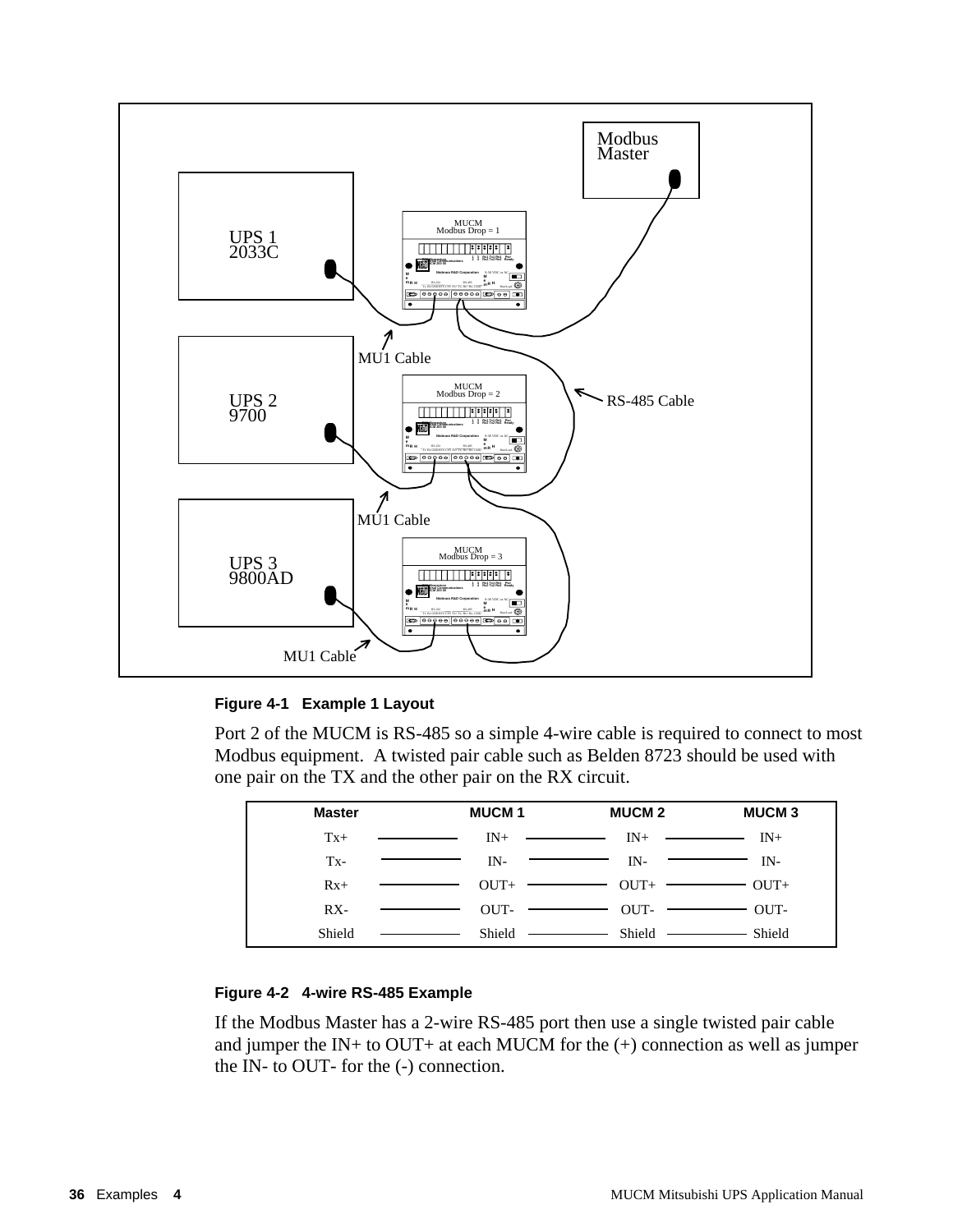

**Figure 4-3 2-wire RS-485 Example**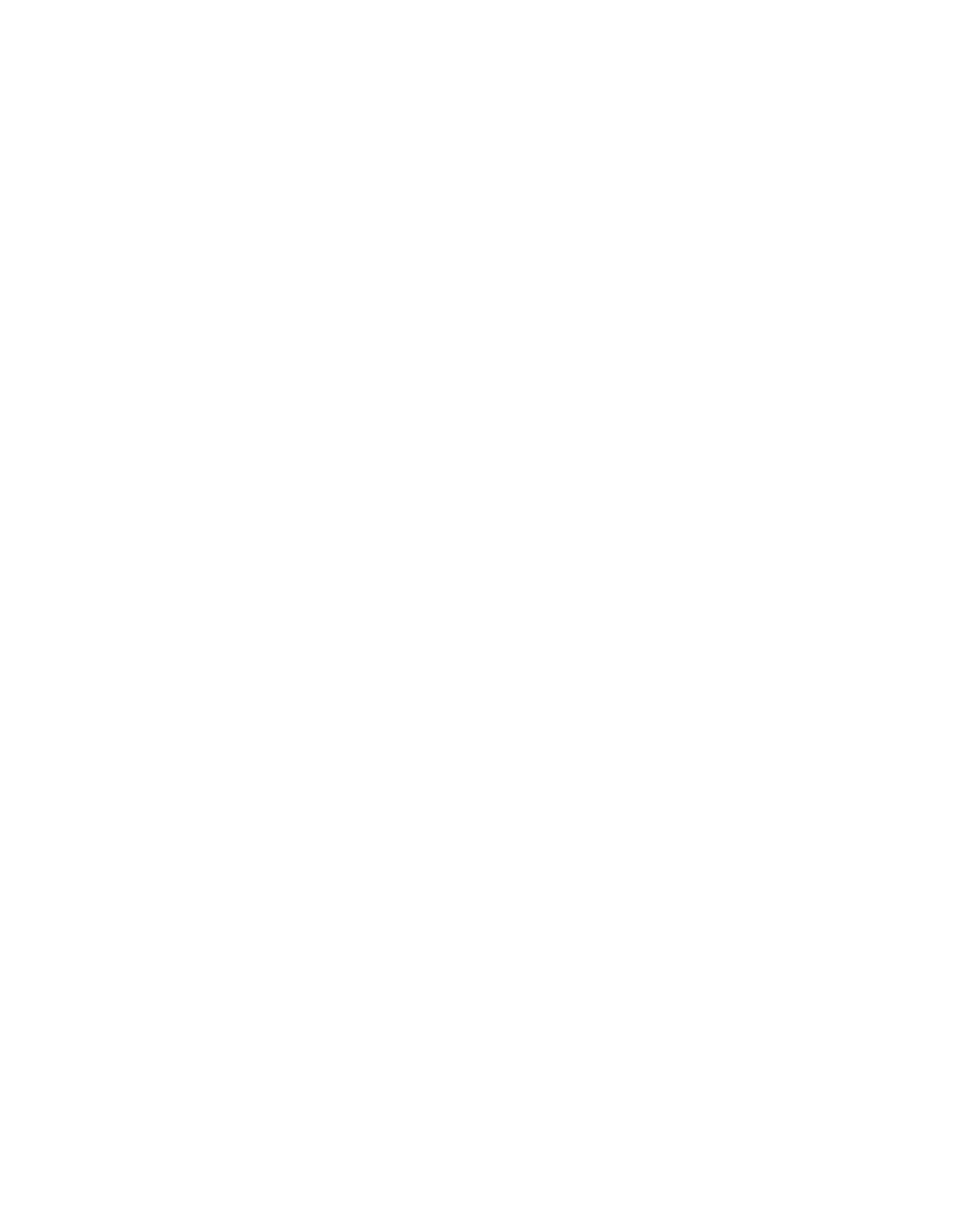### **5 Testing and Troubleshooting**



**Figure 5-1 MUCM Lights and Switches**

### **Switches**

- Switch 1 controls the running of the Mitsubishi application.
	- Mem Prot The far left position forces the unit to enable the configuration terminal server on the RS-232 port or set the RS-485 port to debug mode.

For the terminal setup mode set Switch 2 to RUN or MEM PROT. The RN1 light will be on and lights 1, 2, 3, and 4 will all be on to indicate the terminal server is enabled. Connect an MU1 cable to the RS-232 port to a PC and run a terminal emulator (Hyperterminal) at 9600,N,8,1, with VT100 emulation.

For the RS-485 port debug mode set Switch 2 to Halt. Then connect Hyperterminal to the RS-485 mode at 9600,N,8,1 with VT100 emulation for debugging data from the UPS connection.

— Run - The middle position is the normal running setting for this switch. The RN1 light should be on and other lights may be on or flashing to indicate operation.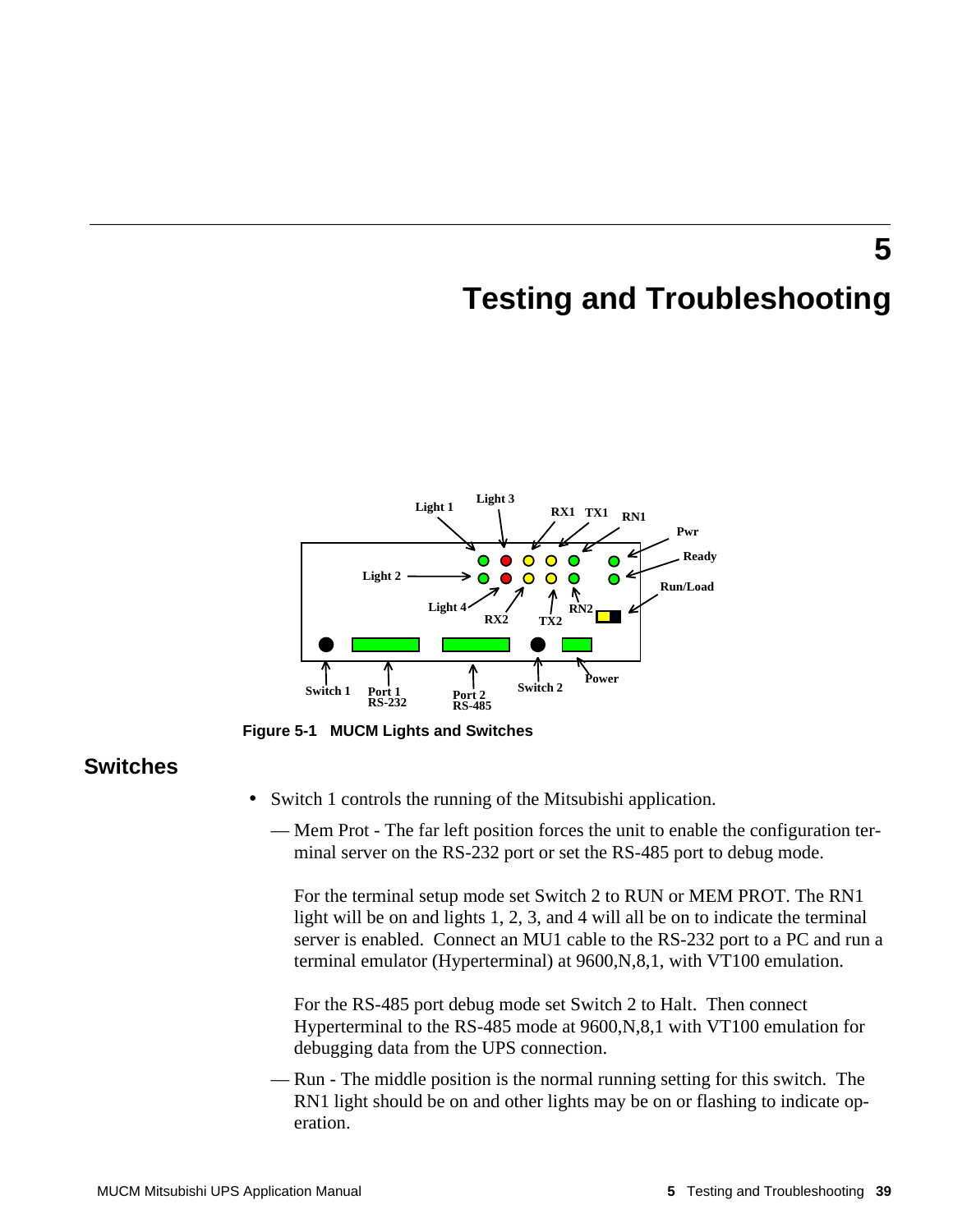— Halt - The right position of this switch halts the application. Move to this position when loading new versions of the application with qload.

- Switch 2 is ignored by the MUCM.
- The Run/Load switch is used for loading firmware into the MUCM with FWLOAD. Normally, this switch is in RUN but is moved to LOAD before starting the download. Light 3 is ON when the switch is in LOAD.

### **MUCM Lights**

The MUCM has several lights to give indication of activity of the application and serial ports.

- The **Pwr** light is green and indicates that the MUCM is powered and booted.
- The **Ready** light is green and indicates that the MUCM is communicating with a tophat adaptor. This light will not be on because the a tophat is not used.
- The green **RN1** light indicates that the application is running. This lights should be on when the switch 1 is in RUN or MEM PROT. If the switch is in a run position but the RN1 light is off then qload the application.
- The green **RN2** light indicates that an application 2 is running. This light should always be off in the Mitsubishi application.
- The yellow **Tx1** light indicates that the MUCM RS-232 port is transmitting data. This light should normally be quickly flashing as the MUCM polls the UPS.
- The yellow **Rx1** light indicates that the MUCM RS-232 port is receiving data. This light should normally be quickly flashing as the MUCM polls the UPS.
- The yellow **Tx2** light indicates that the MUCM RS-485 port is transmitting data. This light should normally be occasionally flashing as the Modbus Master polls the MUCM.
- The yellow **Rx2** light indicates that the MUCM RS-485 port is receiving data. This light should normally be occasionally flashing as the Modbus Master polls the MUCM. This light may flash without the Tx2 light as the Modbus Master polls other devices on the RS-485 network.
- Light 1 is a green light controlled by the application. If light 1 is on but light 3 is off the MUCM is communicating with the UPS and the device is SEC If lights 1, 2, 3, and 4 are all on then the unit is in the configuration terminal server mode.
- **Light 2** is a green light controlled by the application. Light 2 should come on briefly with each Modbus message that is received by the MUCM. This light will flash very quickly if the message is not intended for the MUCM. It will be on briefly longer if the MUCM processes the message. If lights 1, 2, 3, and 4 are all on then the unit is in the configuration terminal server mode. If lights 2 and 3 are on then the unit is in the RS-485 port debug terminal server mode.
- **Light 3** is a red light controlled by the application. Light 3 indicates an error in the communication with the UPS. If lights 1, 2, 3, and 4 are all on then the unit is in the configuration terminal server mode.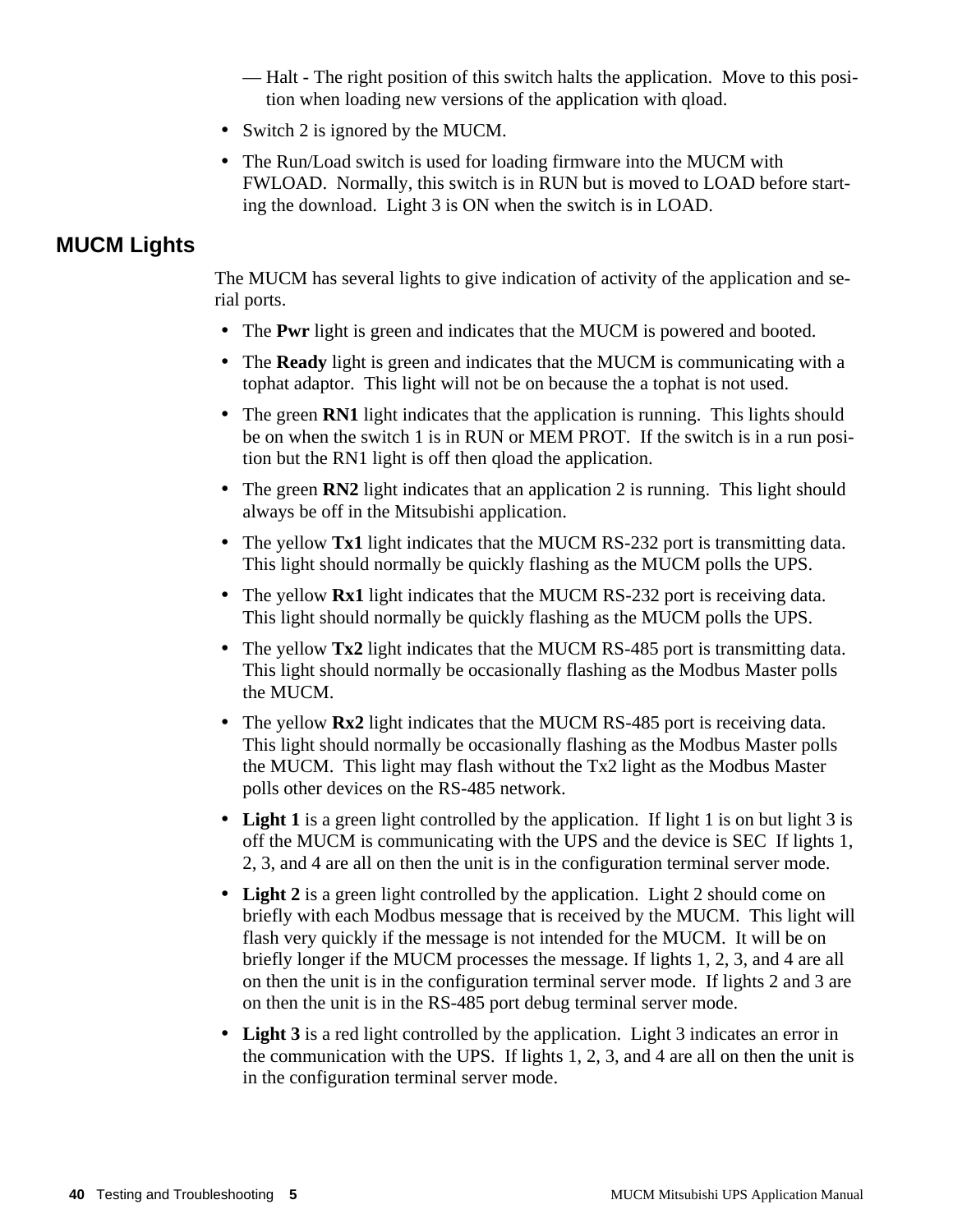• **Light 4** is a red light controlled by the application. Light 4 indicates an error in the Modbus RS-485 communication. If the MUCM detects a parity or framing error on the RS-485 port then it will turn on light 4 for 250mS. If the MUCM receives a Modbus message for the UPS but the UPS is not responding then the MUCM will turn on light 4 for 1 second. If lights 1, 2, 3, and 4 are all on then the unit is in the configuration terminal server mode. If lights 2 and 3 are on then the unit is in the RS-485 port debug terminal server mode.

### **Testing the UPS Connection**

Hyperterminal and an RS-232<>RS-485 converter may be used to verify the data from the UPS.

- 1 Connect the PC to the MUCM RS-232 port with an MU1 cable.
- 2 Start Hyperterminal and set it for 9600 baud, 8 data bits, 1 stop bit, NONE parity.
- 3 Move switch 1 to MEM PROT to set the MUCM for setup terminal server. Lights 1, 2, 3, and 4 should come on.
- 4 Press the "p" key to edit the ports.
- 5 Press the space bar to select port 2, then press Enter.
- 6 Press the space bar to select "Debug Server" and press Enter.
- 7 Press Enter until the port settings are finished. Make note of the baud rate and parity of port 2.
- 8 Now move switch 1 to RUN. The 1, 2, 3, and 4 lights should go out and then the 2 and 4 lights should come on.
- 9 Disconnect the RS-232 cable from the PC and connect it back to the UPS. The MUCM should start communicating with the UPS and the 3 light should not be blinking. The tx2 light should be blinking with each blink of the tx1 light.
- 10 Connect the PC to the RS-485 port of the MUCM through an RS-232<>RS-485 converter.
- 11 Adjust the settings of Hyperterminal to match the baud rate and parity of the MUCM port 2. Data from the UPS should start appearing in the Hyperterminal screen.
- 12 When finished with the debugging, set port 2 back to Modbus RTU Slave through the setup server.

### **Testing the Modbus Connection**

The program ZAPREG32.EXE may be used to quickly test the Modbus settings on the MUCM.

- 1 Connect the Niobrara SC912 cable or other RS-232<>RS-422 converter to the MUCM port 2 and the serial port of the PC. The SC912 external power supply must be used.
- 2 Open a Command Prompt and change directories to the location where the mitsubishi.zip file was extracted. On most Windows systems do a Start, Programs, Accessories, Command Prompt.